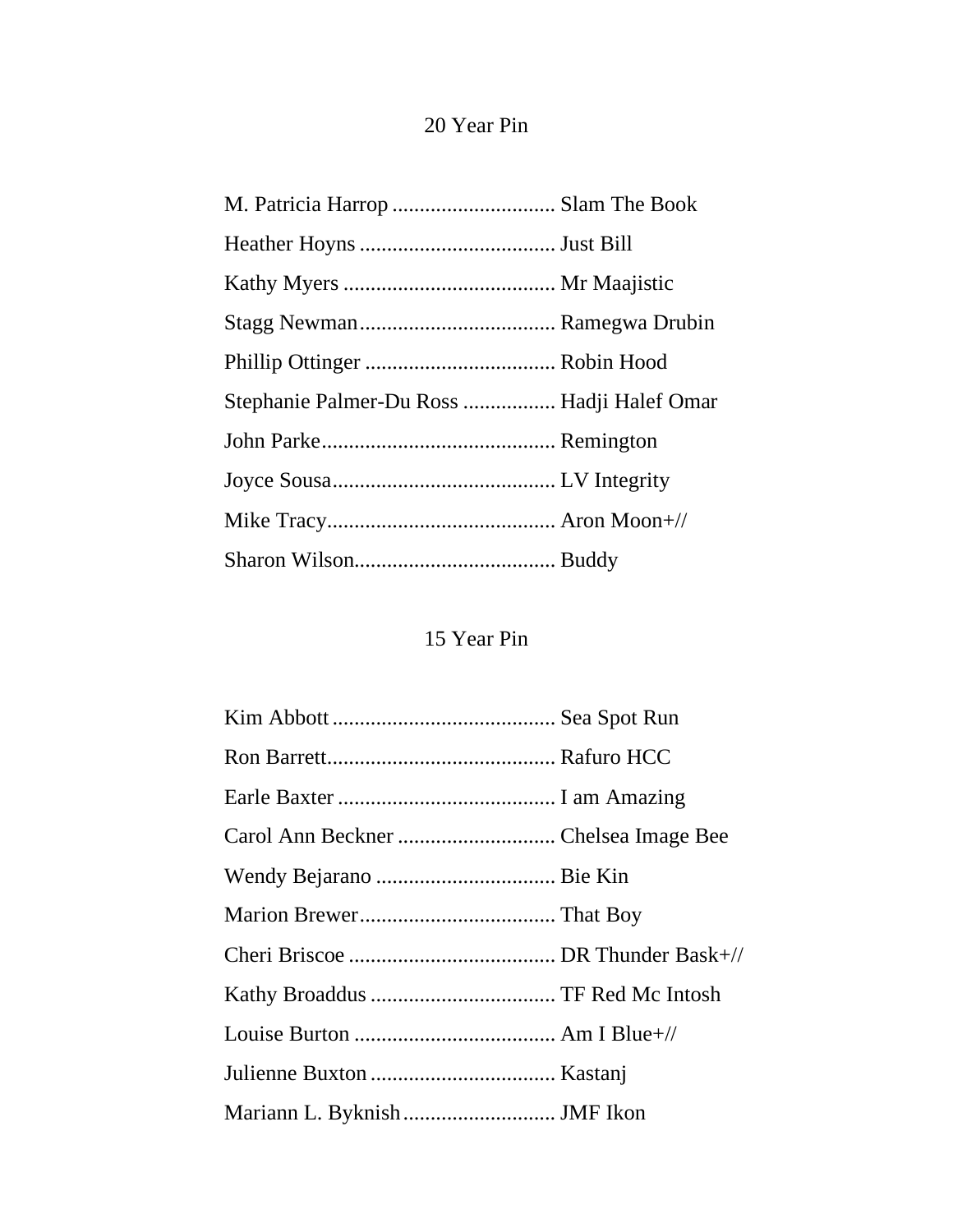| Barbara Fredy / Sandy Prior  Suntiki |  |
|--------------------------------------|--|
|                                      |  |
|                                      |  |
|                                      |  |
|                                      |  |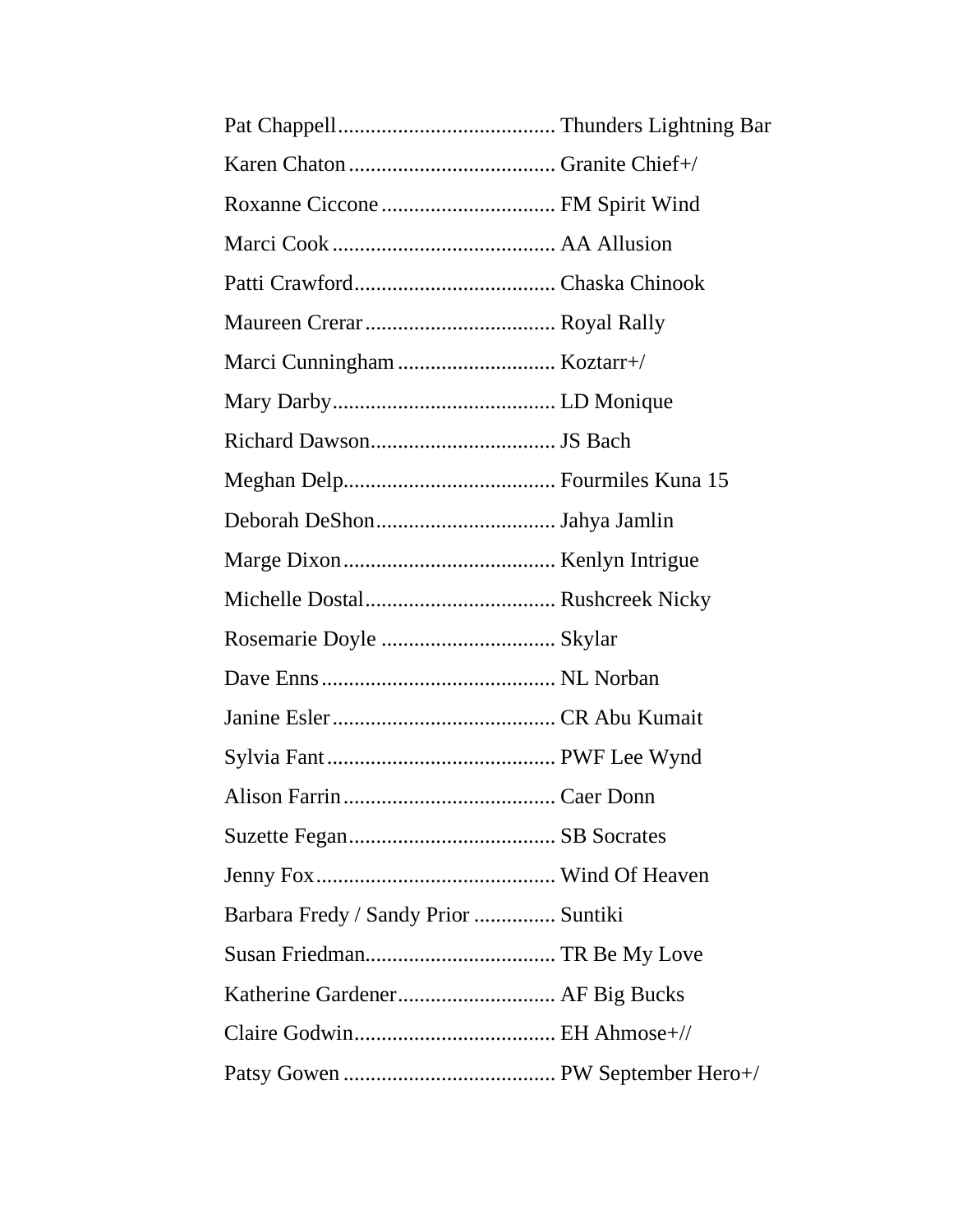| Raechel Bailey Kolb  Sindiidah Asaalah+/ |
|------------------------------------------|
|                                          |
|                                          |
|                                          |
|                                          |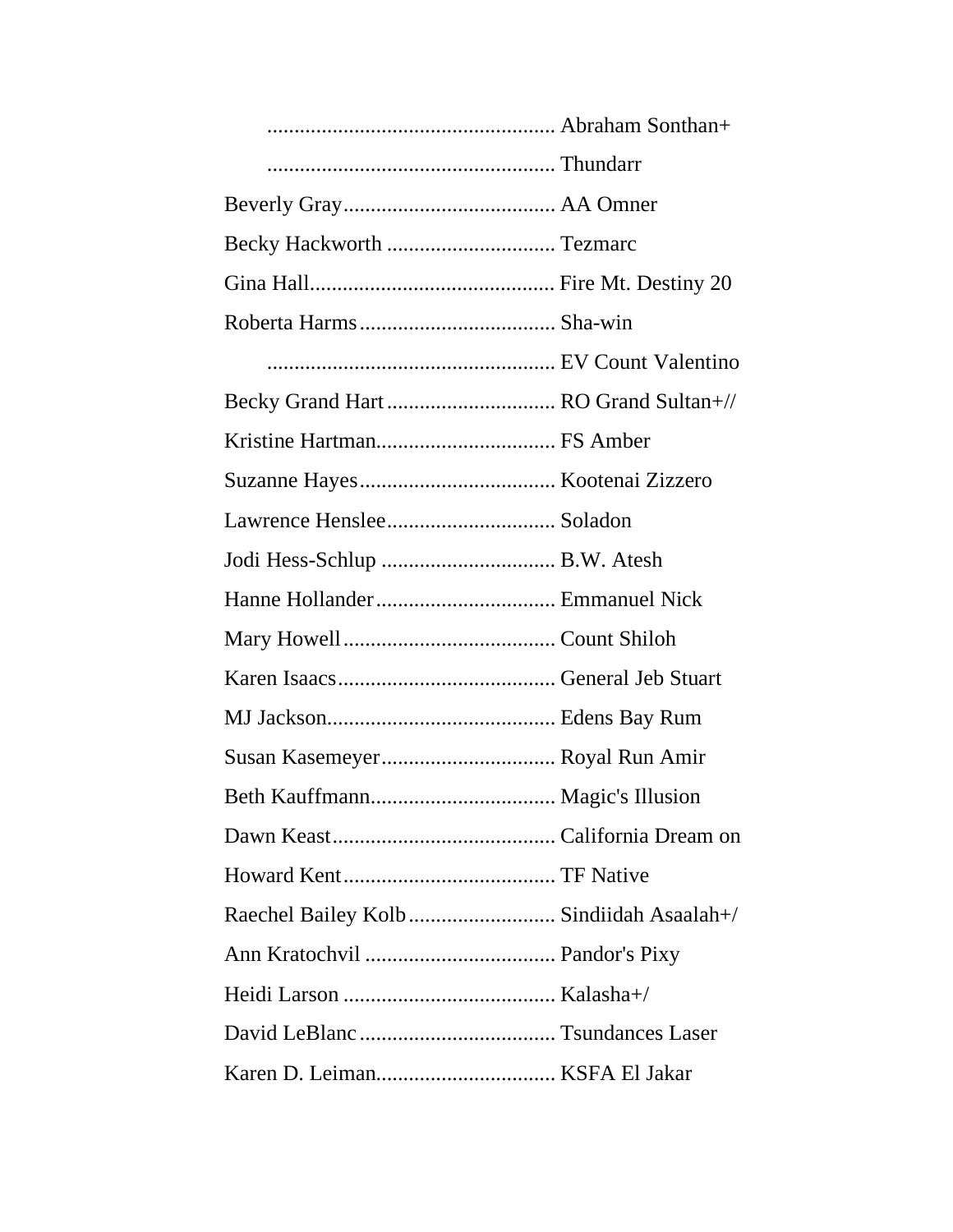| Deborah McClary  Psyches Traveler |  |
|-----------------------------------|--|
|                                   |  |
|                                   |  |
|                                   |  |
|                                   |  |
|                                   |  |
|                                   |  |
|                                   |  |
|                                   |  |
|                                   |  |
|                                   |  |
|                                   |  |
|                                   |  |
|                                   |  |
|                                   |  |
|                                   |  |
|                                   |  |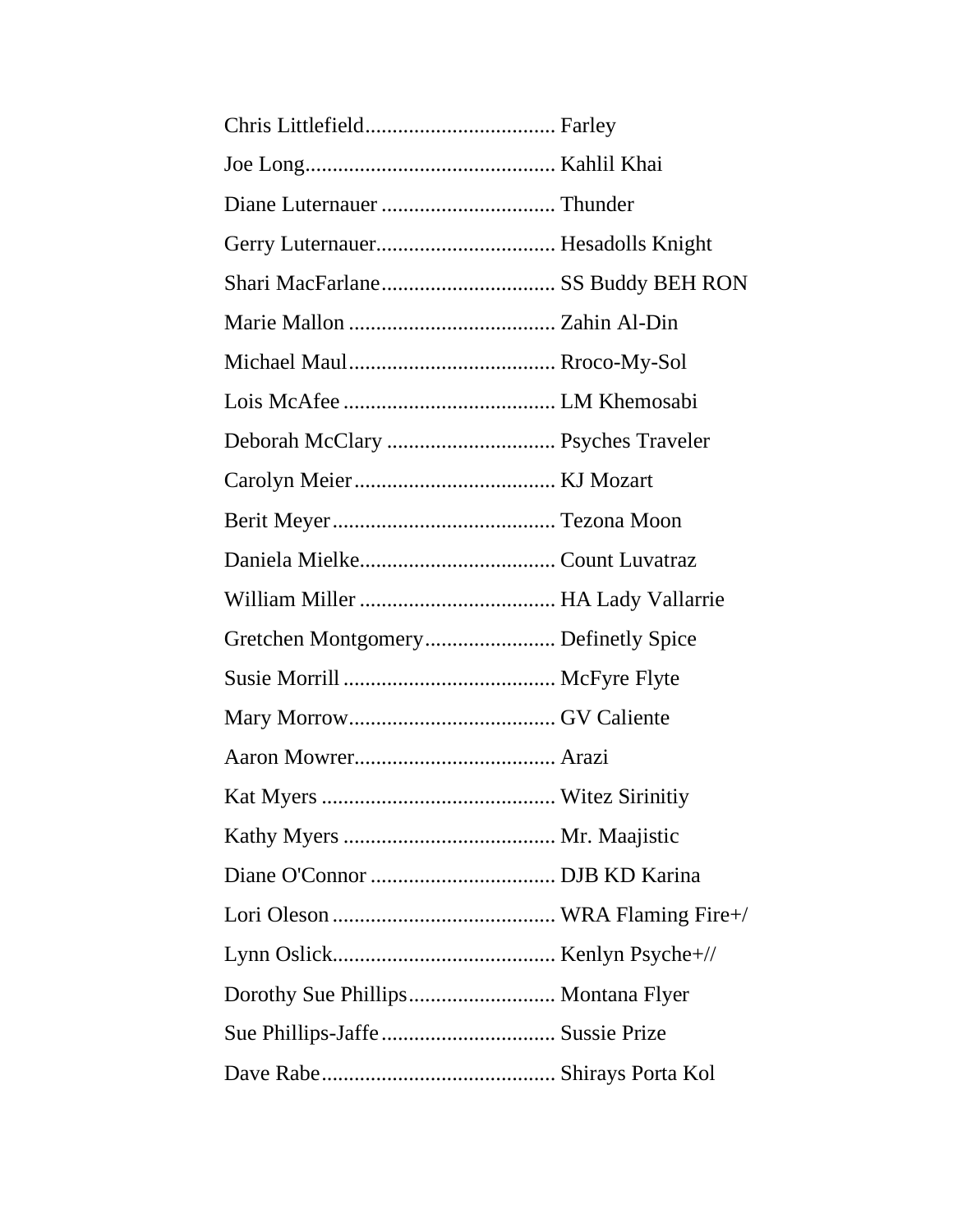| Susan Graham Seibert Phoenix Affair |  |
|-------------------------------------|--|
|                                     |  |
|                                     |  |
|                                     |  |
|                                     |  |
|                                     |  |
|                                     |  |
|                                     |  |
|                                     |  |
|                                     |  |
| Michaele Tristram Fire Away Bay     |  |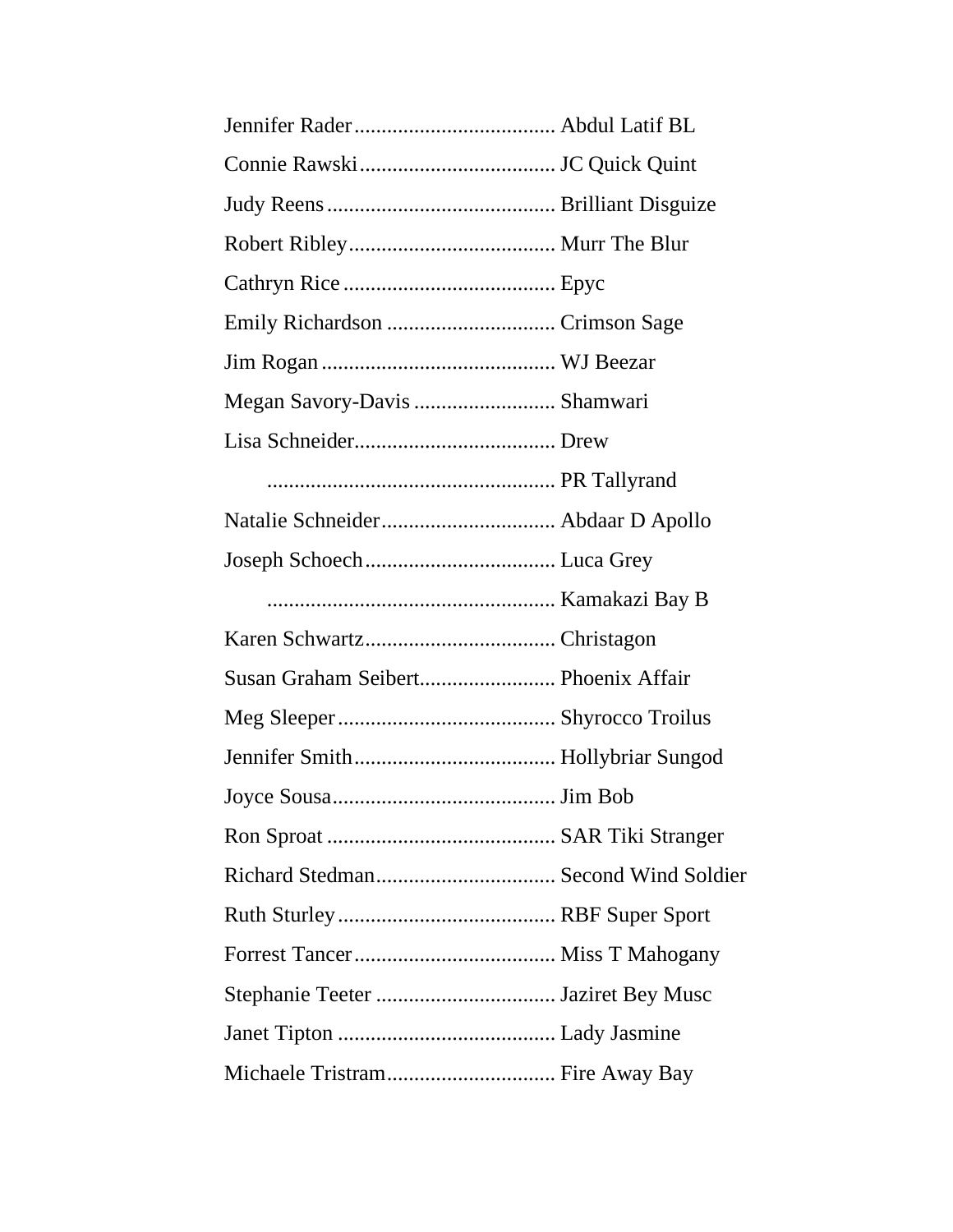| Cheryl Van Deusen Ebony Cassanova |  |
|-----------------------------------|--|
|                                   |  |
|                                   |  |
|                                   |  |
|                                   |  |
|                                   |  |
|                                   |  |
|                                   |  |

## 10 Year Pin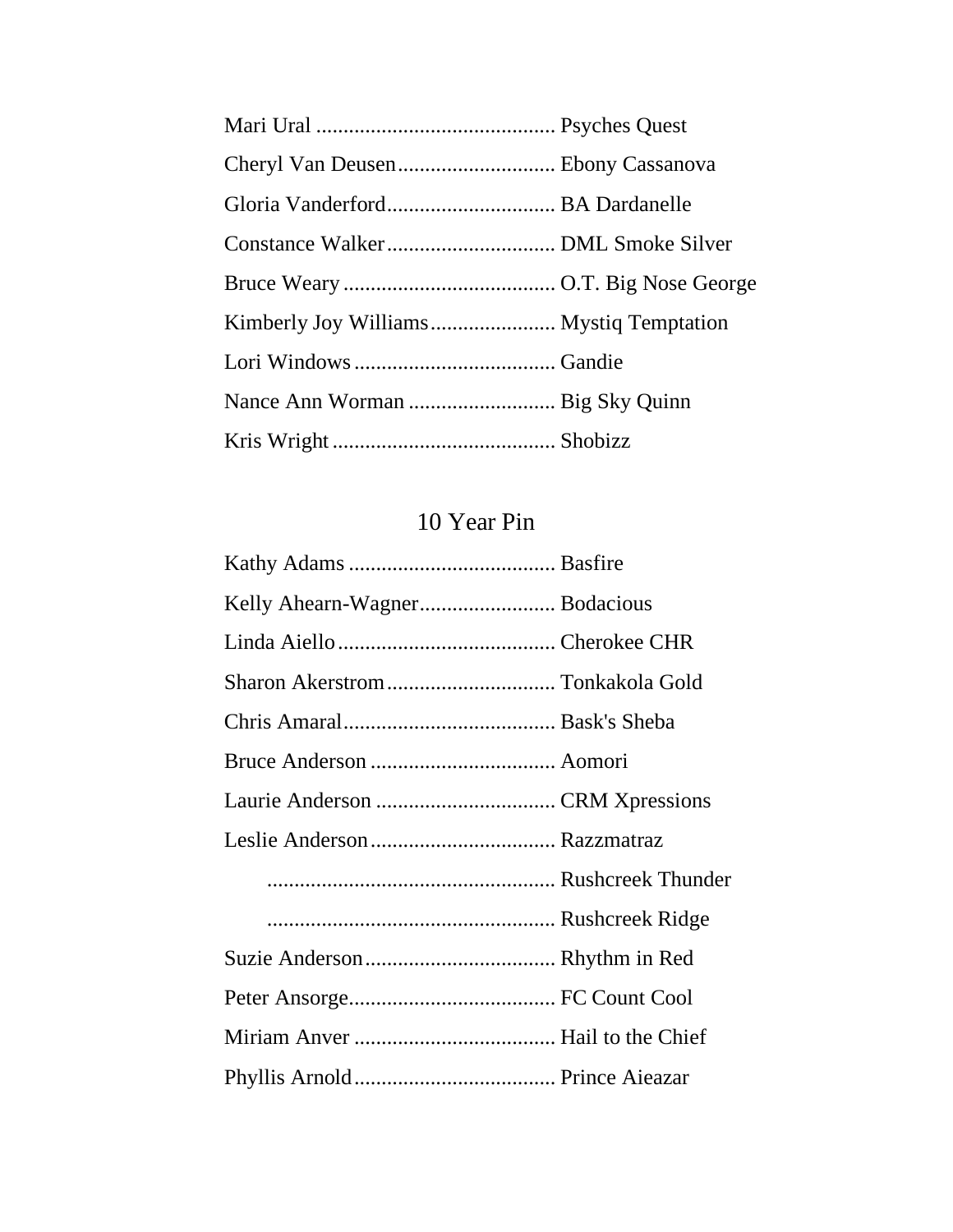| Laurie Ann Barnett  HCC Sudetes            |  |
|--------------------------------------------|--|
|                                            |  |
|                                            |  |
|                                            |  |
| Otis & Phyllis Bartholomew Rushcreek Gunny |  |
| Phyllis Bartholomew Hcc Rusletta           |  |
|                                            |  |
|                                            |  |
|                                            |  |
|                                            |  |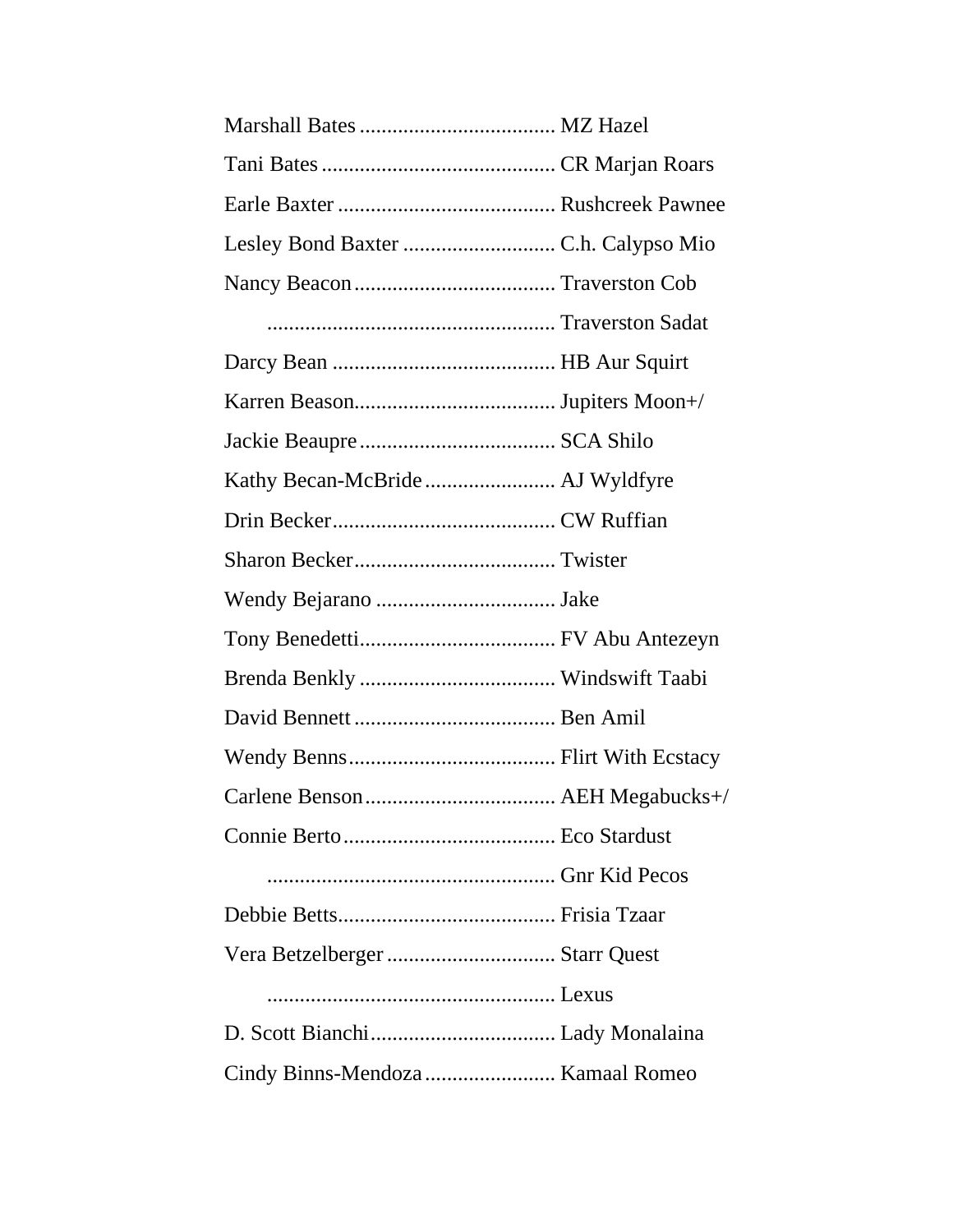| Ericka Bjorum-Nelson  WP Kardshark  |  |
|-------------------------------------|--|
| Gabriela Blakeley  MCM Last Dance   |  |
|                                     |  |
|                                     |  |
|                                     |  |
|                                     |  |
|                                     |  |
|                                     |  |
|                                     |  |
|                                     |  |
|                                     |  |
|                                     |  |
|                                     |  |
|                                     |  |
|                                     |  |
|                                     |  |
|                                     |  |
| Christina Kramlich Bowie  Czeale SF |  |
|                                     |  |
|                                     |  |
|                                     |  |
|                                     |  |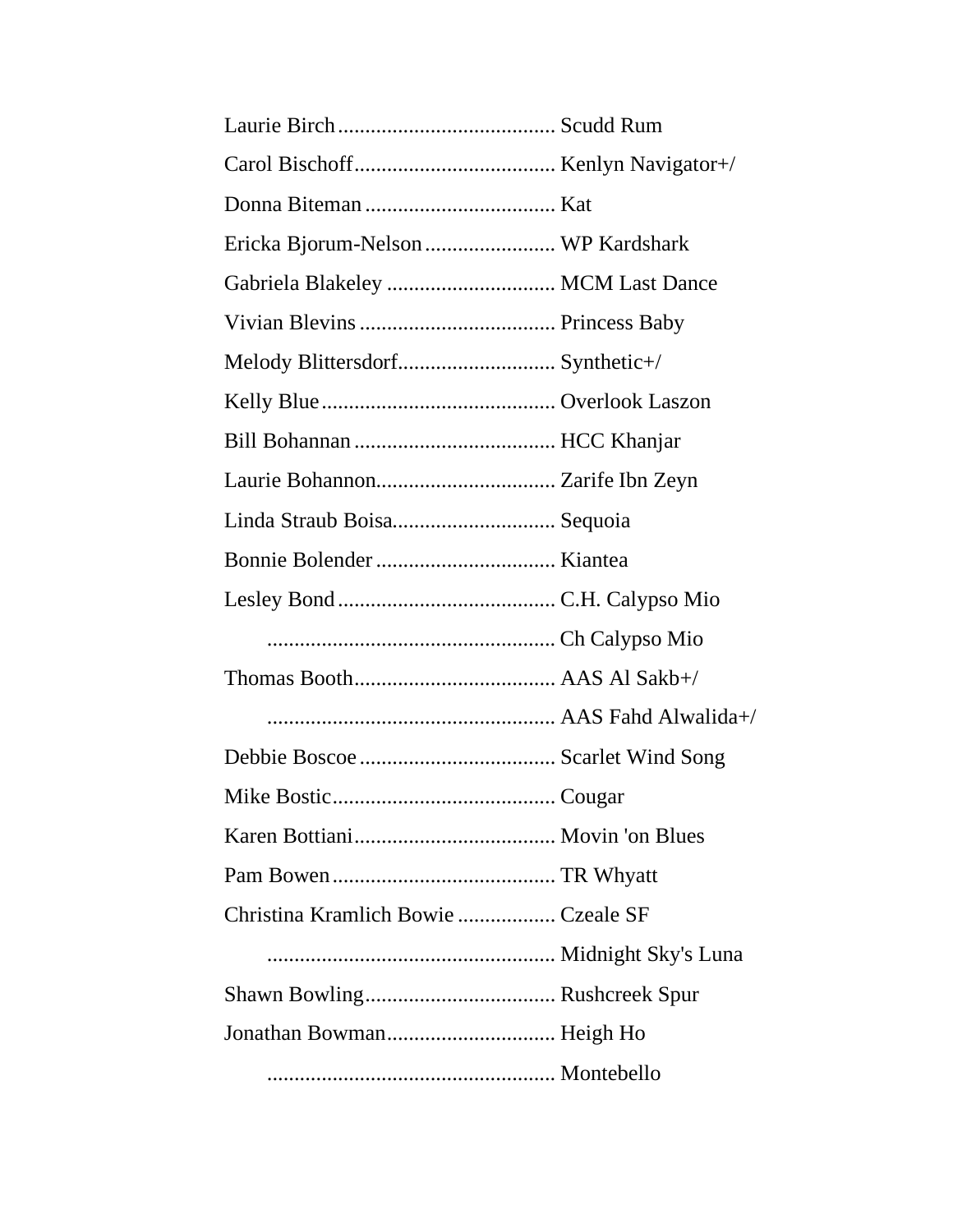| Russell Broussard  Werbors Sensation |  |
|--------------------------------------|--|
|                                      |  |
|                                      |  |
|                                      |  |
|                                      |  |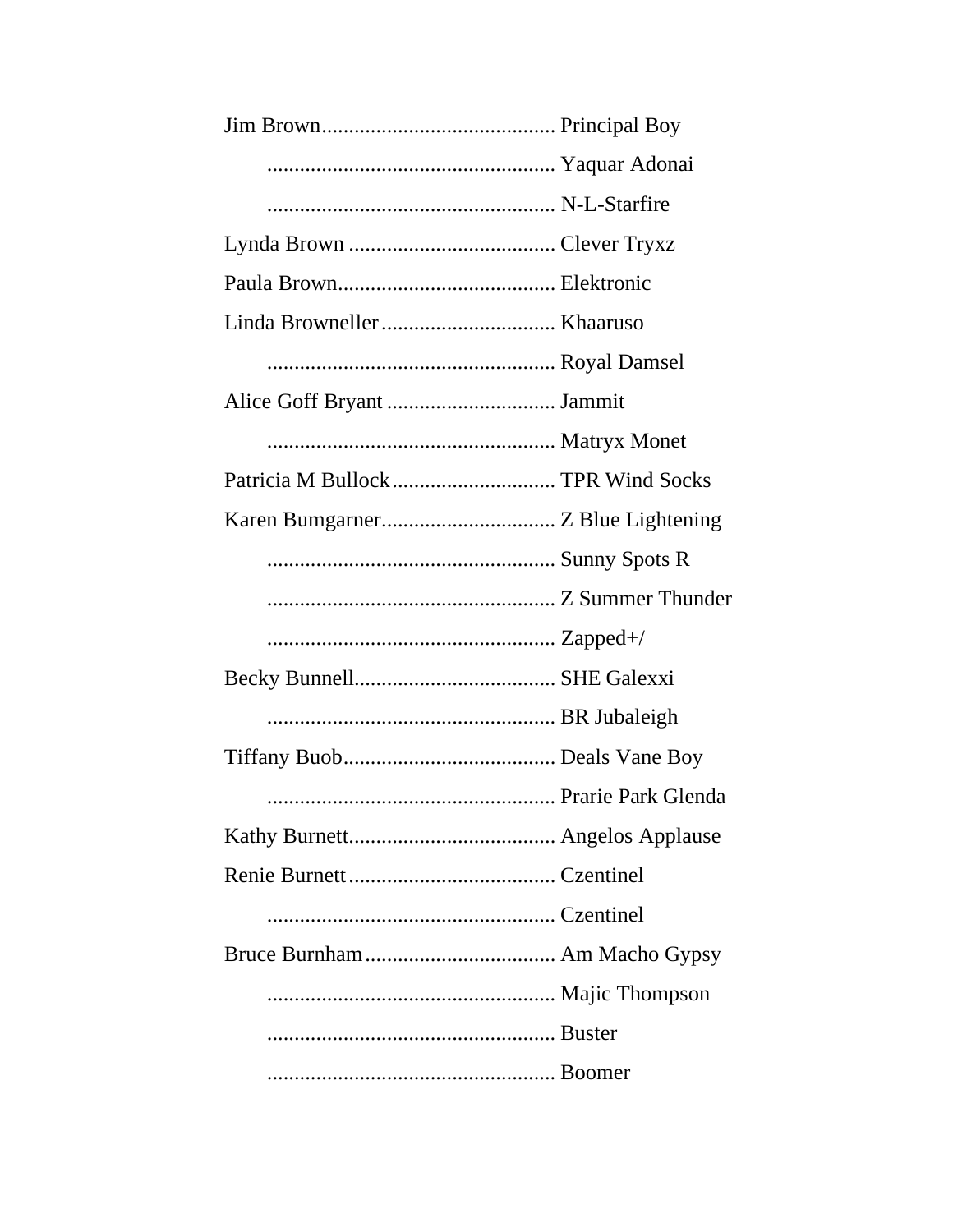| Miss Fancy Pants7                     |  |
|---------------------------------------|--|
|                                       |  |
|                                       |  |
|                                       |  |
|                                       |  |
|                                       |  |
|                                       |  |
| Michael Campbell AH Zanes Texcinnamon |  |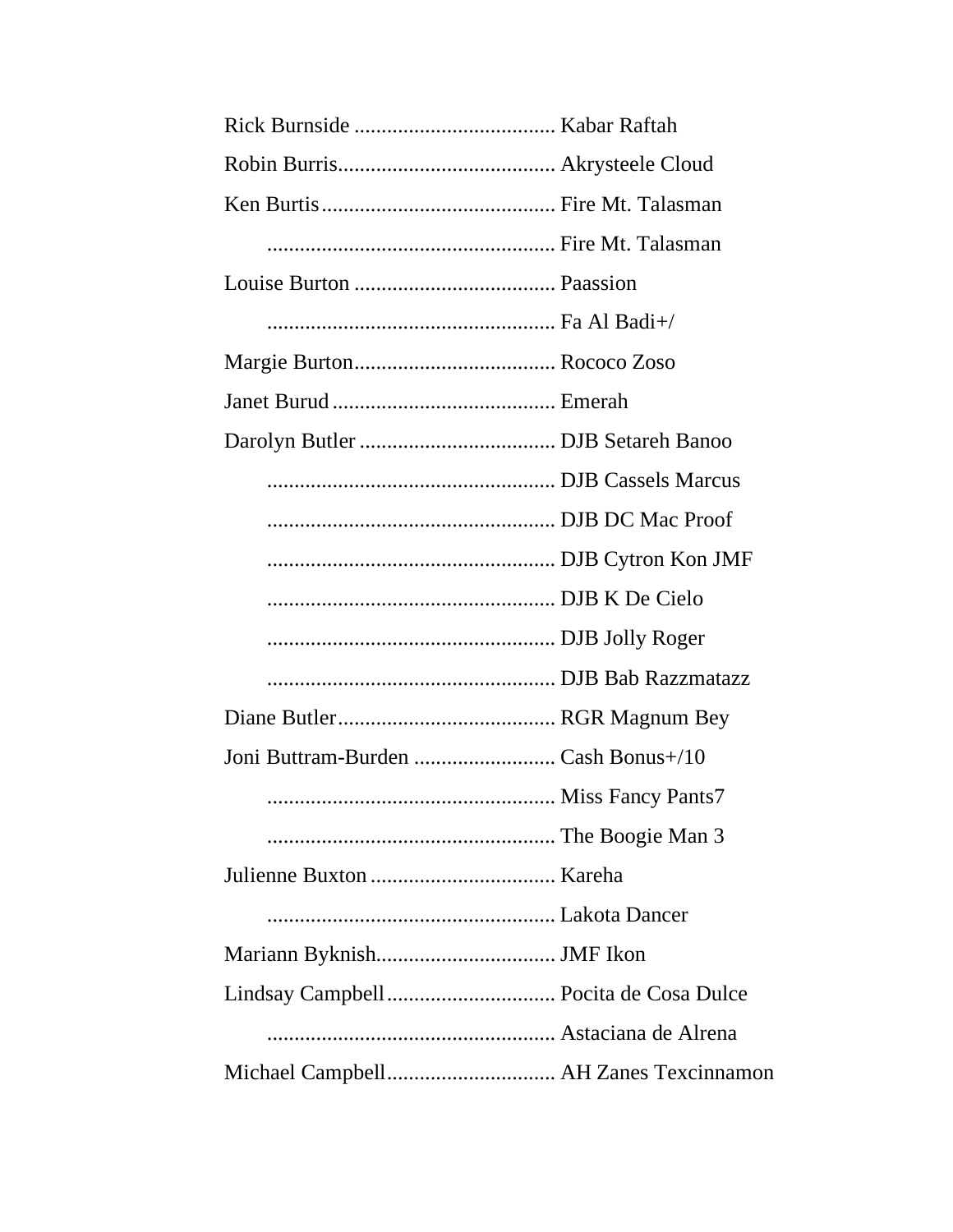| Mary Chmielewski Mei Gem         |  |
|----------------------------------|--|
|                                  |  |
|                                  |  |
| Lorna Christopherson  Alley-Bugs |  |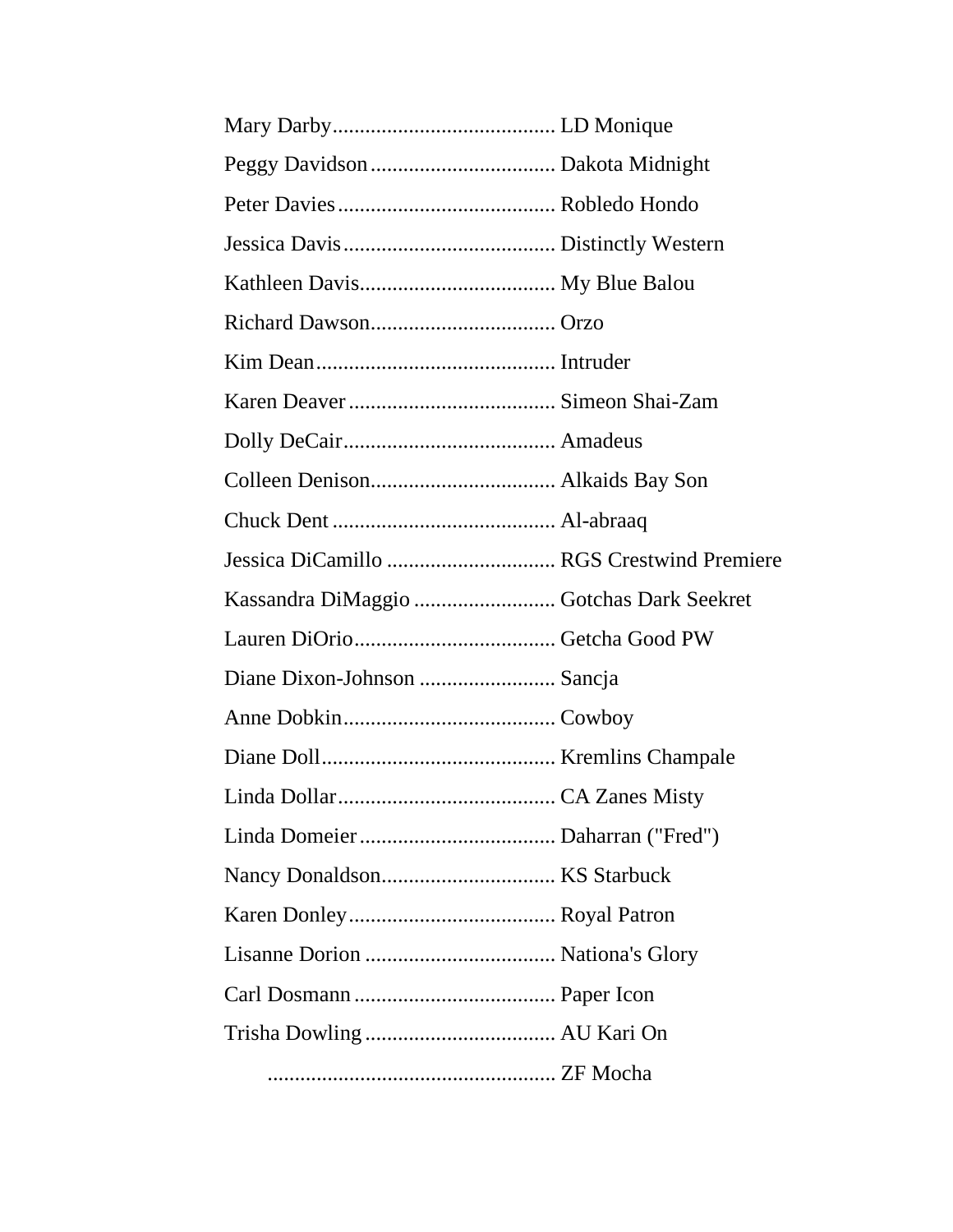| Cressy Drummond  SE Redhill Legend         |  |
|--------------------------------------------|--|
|                                            |  |
| Kelsey Kimbler Ebach  HV Cimmarons Goliath |  |
|                                            |  |
|                                            |  |
|                                            |  |
| Joseph F. Edwards  Marco                   |  |
|                                            |  |
|                                            |  |
|                                            |  |
|                                            |  |
|                                            |  |
|                                            |  |
|                                            |  |
|                                            |  |
|                                            |  |
|                                            |  |
|                                            |  |
|                                            |  |
|                                            |  |
|                                            |  |
|                                            |  |
|                                            |  |
|                                            |  |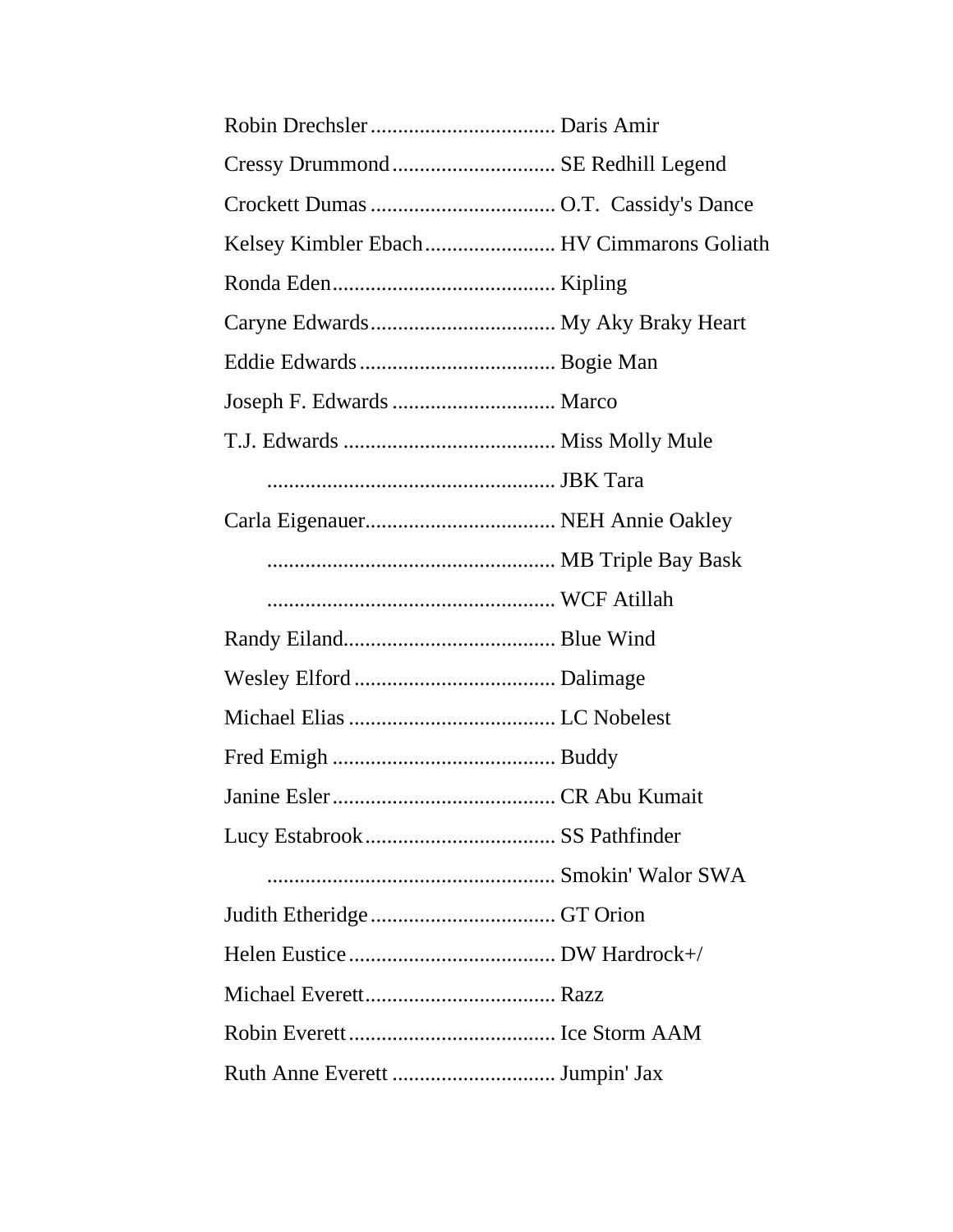| Linda & Samantha Fisher  Kenlyn Muscatella+ |  |
|---------------------------------------------|--|
|                                             |  |
|                                             |  |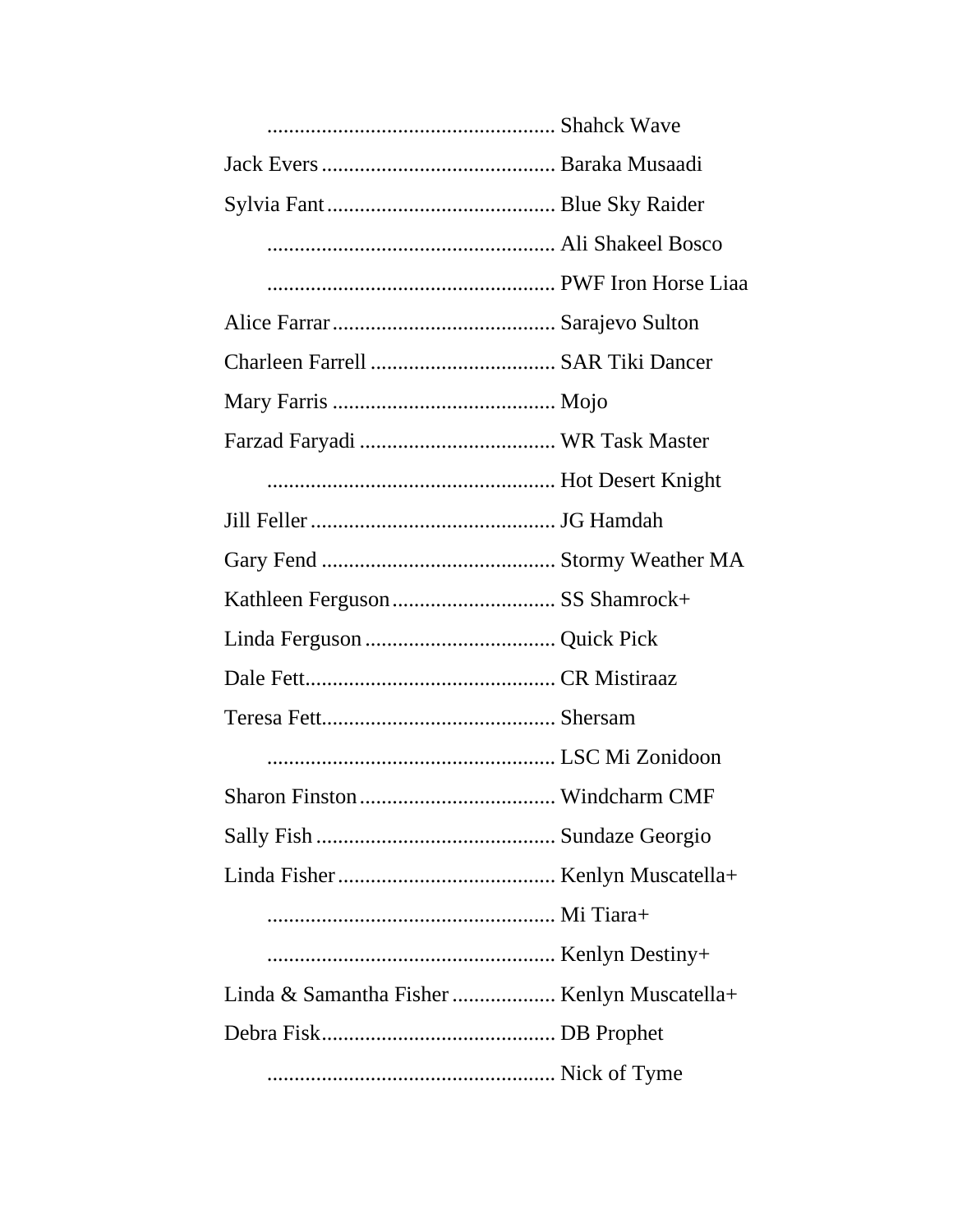| Lynne Fredrickson  Tezeros Taconite |  |
|-------------------------------------|--|
|                                     |  |
|                                     |  |
| Dominique Freeman  Proud Legacy     |  |
| Walter John Freiberg  Laser         |  |
|                                     |  |
|                                     |  |
|                                     |  |
|                                     |  |
|                                     |  |
|                                     |  |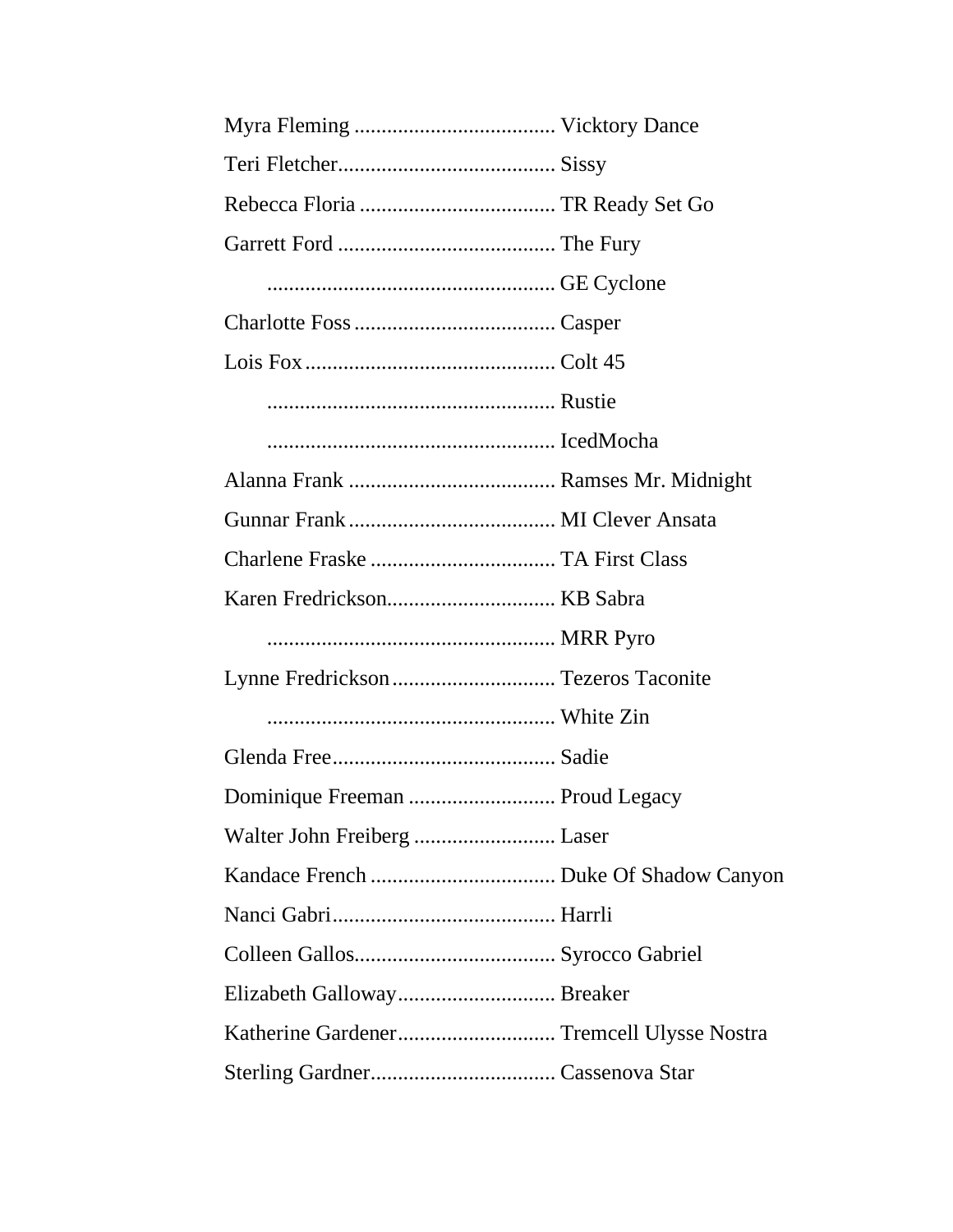| Debra Lynne Gilbert  Mercuric |  |
|-------------------------------|--|
|                               |  |
|                               |  |
|                               |  |
|                               |  |
|                               |  |
|                               |  |
|                               |  |
|                               |  |
|                               |  |
|                               |  |
|                               |  |
|                               |  |
|                               |  |
|                               |  |
|                               |  |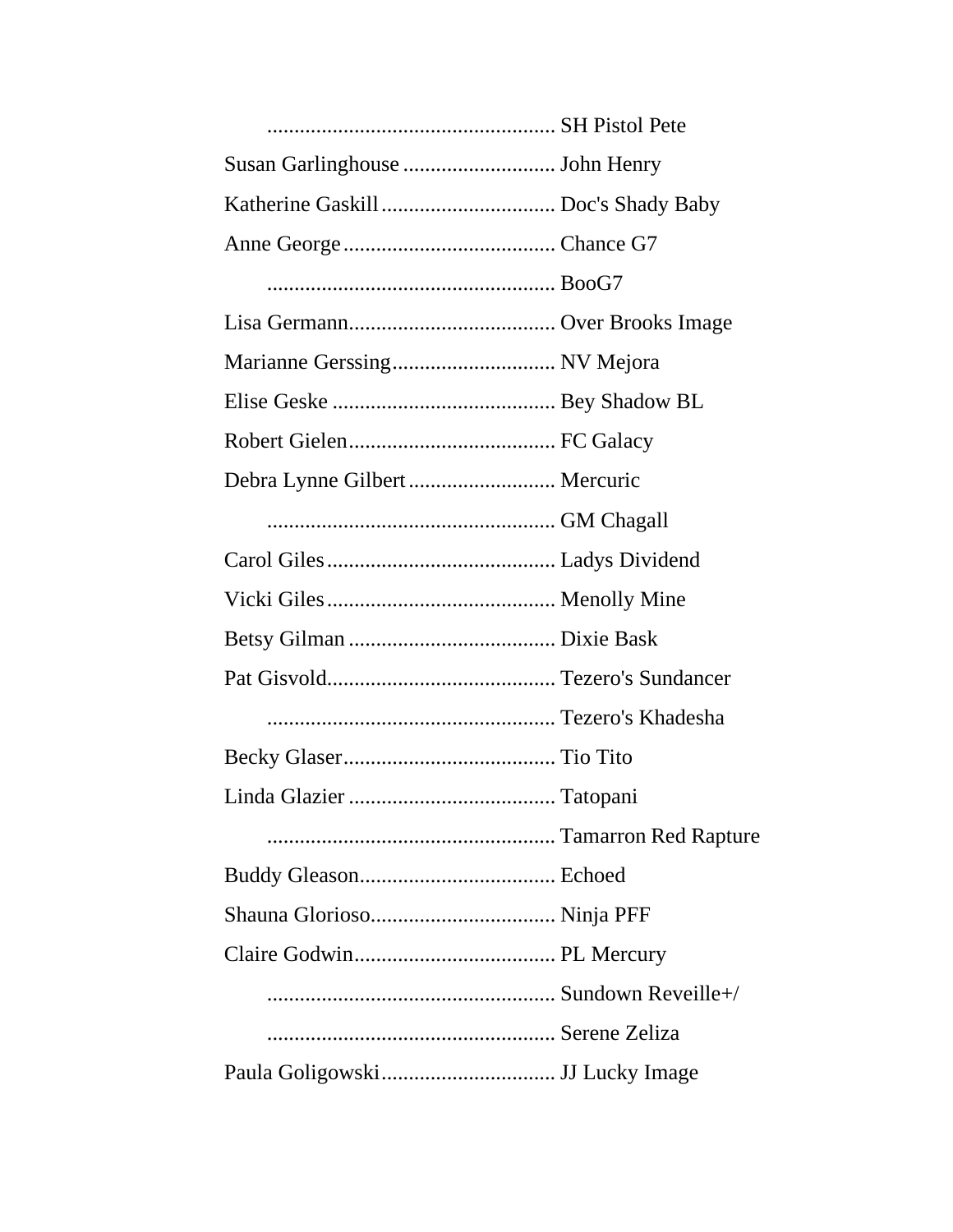| Vickie Doler Griffis DazzLynn Lady |  |
|------------------------------------|--|
|                                    |  |
|                                    |  |
|                                    |  |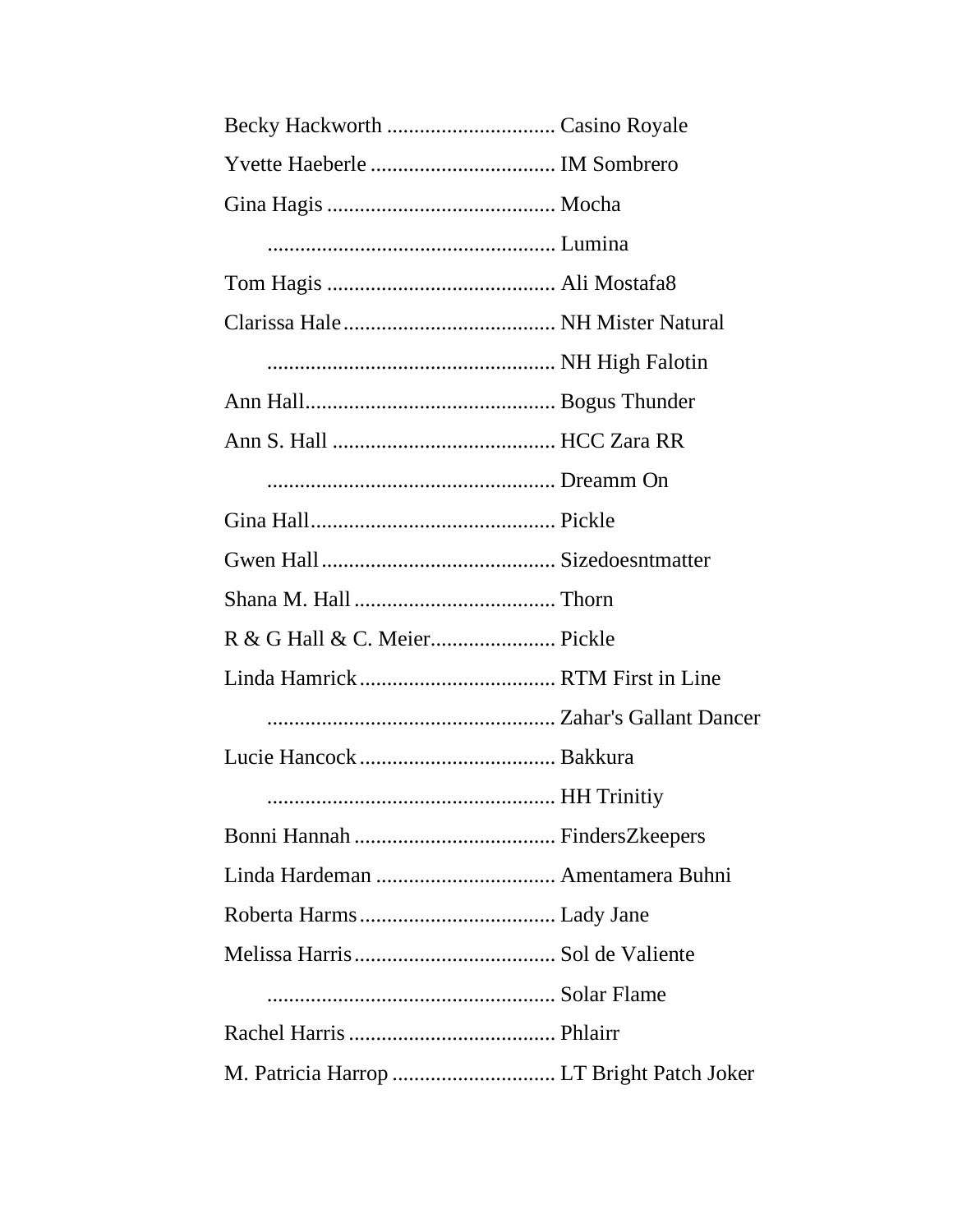| Dublin "Tinker" Hart  RTR Cinnamon Rose |  |
|-----------------------------------------|--|
|                                         |  |
|                                         |  |
|                                         |  |
|                                         |  |
|                                         |  |
|                                         |  |
|                                         |  |
|                                         |  |
|                                         |  |
|                                         |  |
|                                         |  |
|                                         |  |
|                                         |  |
|                                         |  |
| Marcia Hefker-Miles Vegas               |  |
|                                         |  |
|                                         |  |
|                                         |  |
|                                         |  |
| Stephanie Hendrickson  Jayel Paladin    |  |
|                                         |  |
|                                         |  |
|                                         |  |
| Barbara Hershberger Anydaynow           |  |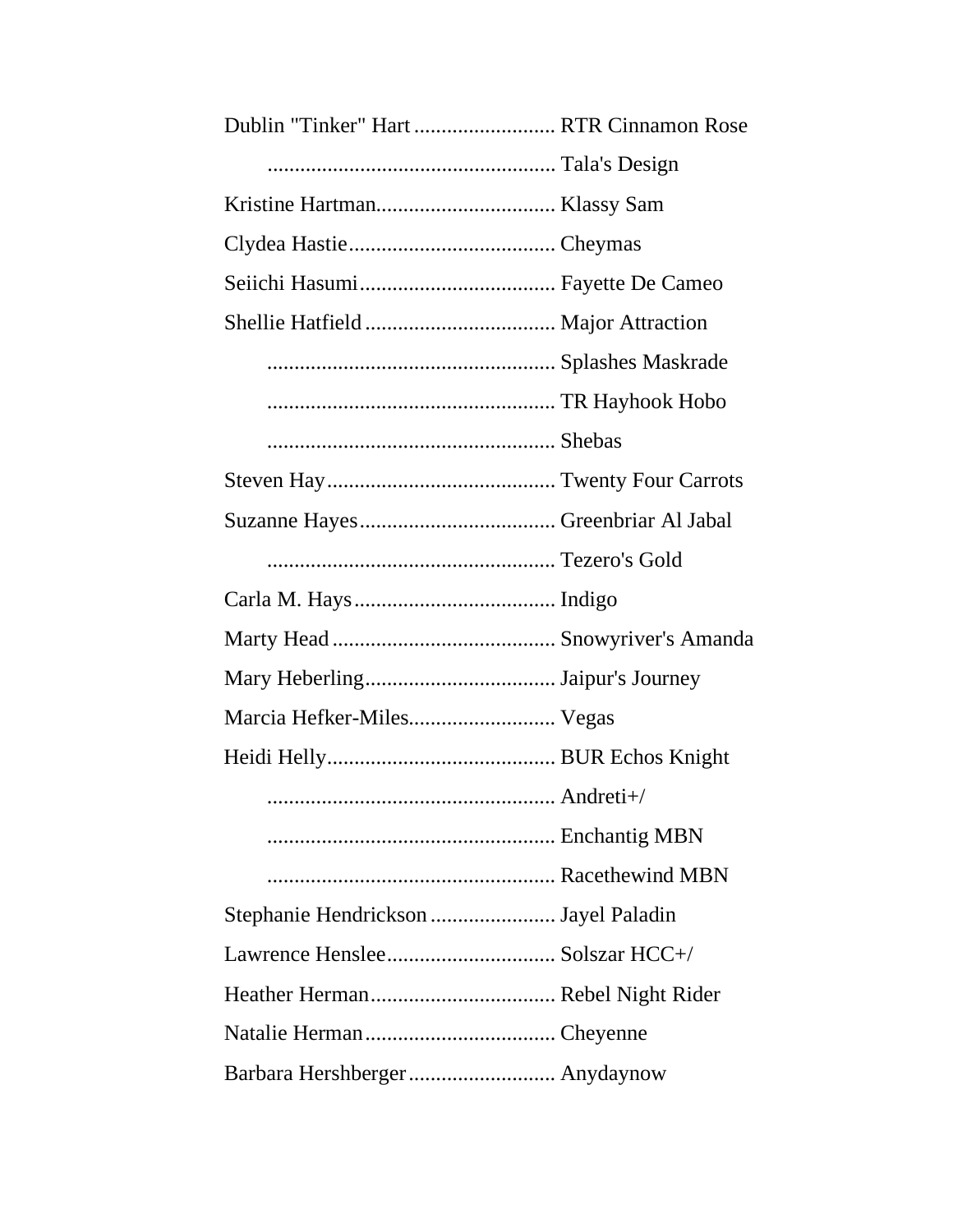| Dawn Engle Hilliard Wirtual Dream |  |
|-----------------------------------|--|
|                                   |  |
|                                   |  |
|                                   |  |
|                                   |  |
|                                   |  |
|                                   |  |
|                                   |  |
|                                   |  |
|                                   |  |
|                                   |  |
|                                   |  |
|                                   |  |
|                                   |  |
|                                   |  |
|                                   |  |
|                                   |  |
|                                   |  |
|                                   |  |
|                                   |  |
|                                   |  |
|                                   |  |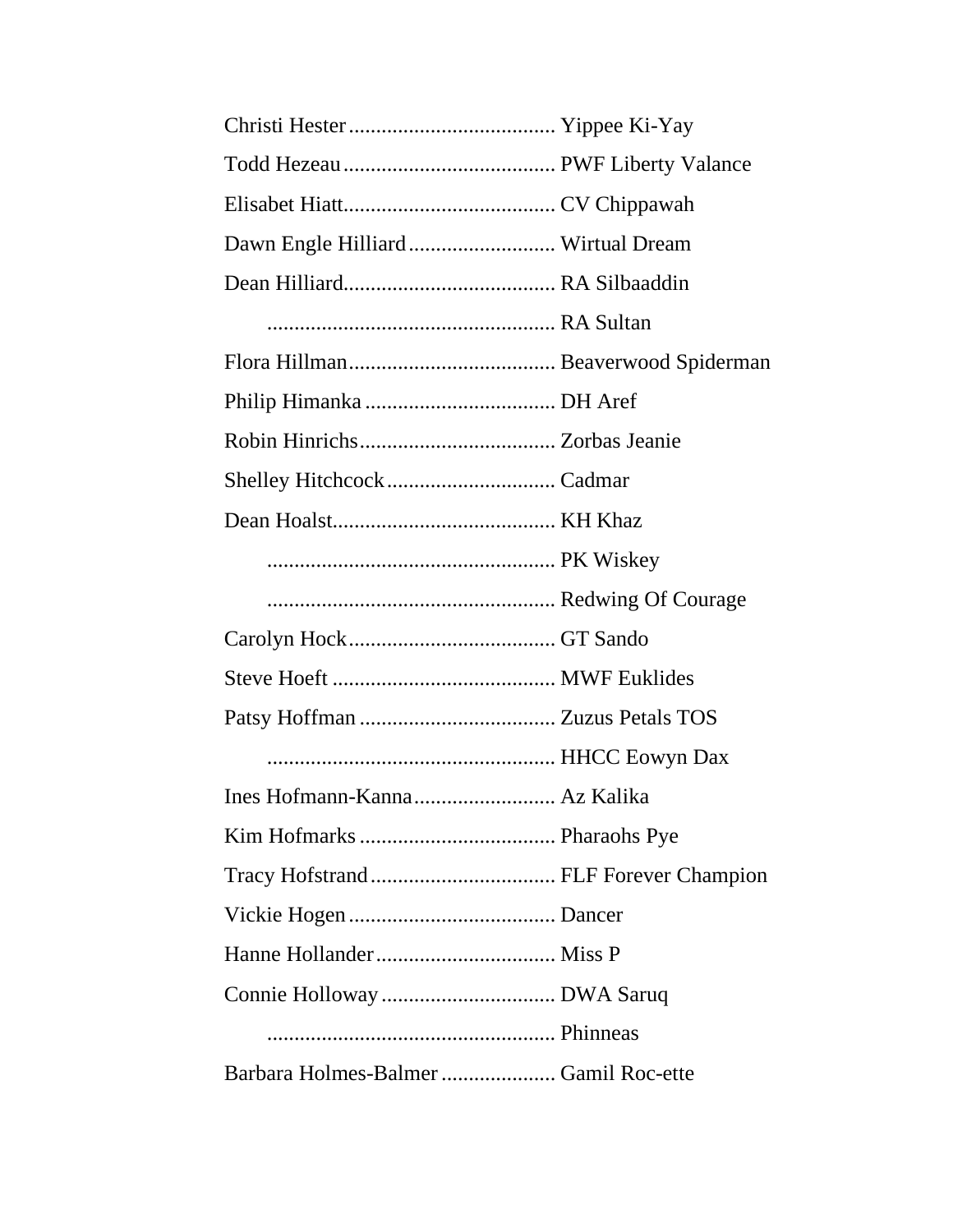| Suzanne Ford Huff Serinnask+/       |  |
|-------------------------------------|--|
|                                     |  |
|                                     |  |
|                                     |  |
|                                     |  |
|                                     |  |
|                                     |  |
|                                     |  |
|                                     |  |
| Amanda Humphreys  Something Special |  |
|                                     |  |
|                                     |  |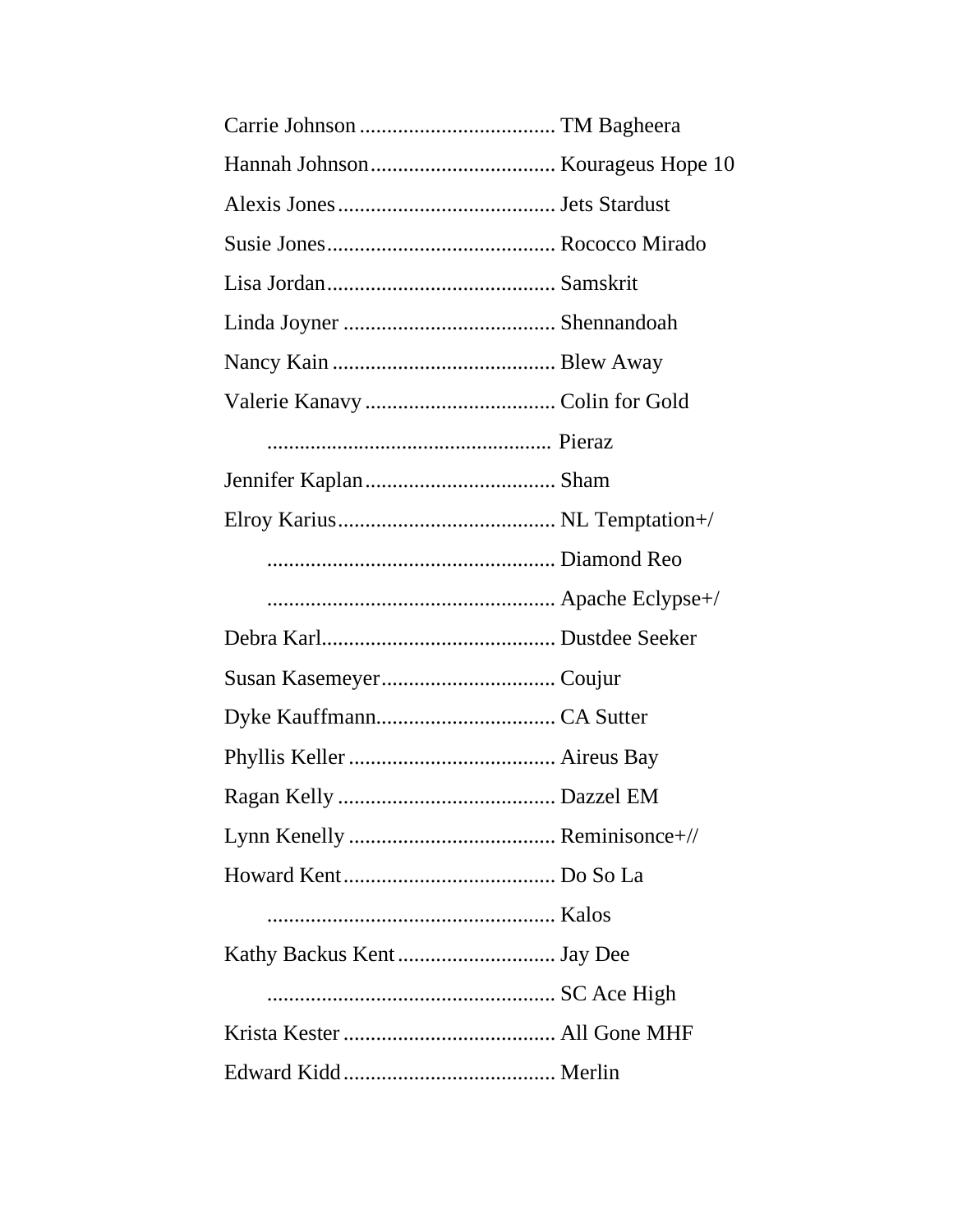| Carol Kight-Dufour Mr. Freckles      |  |
|--------------------------------------|--|
| Jill Kilty-Newburn  Blue Oaks Rabask |  |
|                                      |  |
|                                      |  |
|                                      |  |
|                                      |  |
|                                      |  |
|                                      |  |
|                                      |  |
|                                      |  |
|                                      |  |
| Sharon Kirkpatrick RC Starman        |  |
|                                      |  |
|                                      |  |
|                                      |  |
|                                      |  |
|                                      |  |
|                                      |  |
|                                      |  |
|                                      |  |
|                                      |  |
|                                      |  |
|                                      |  |
|                                      |  |
|                                      |  |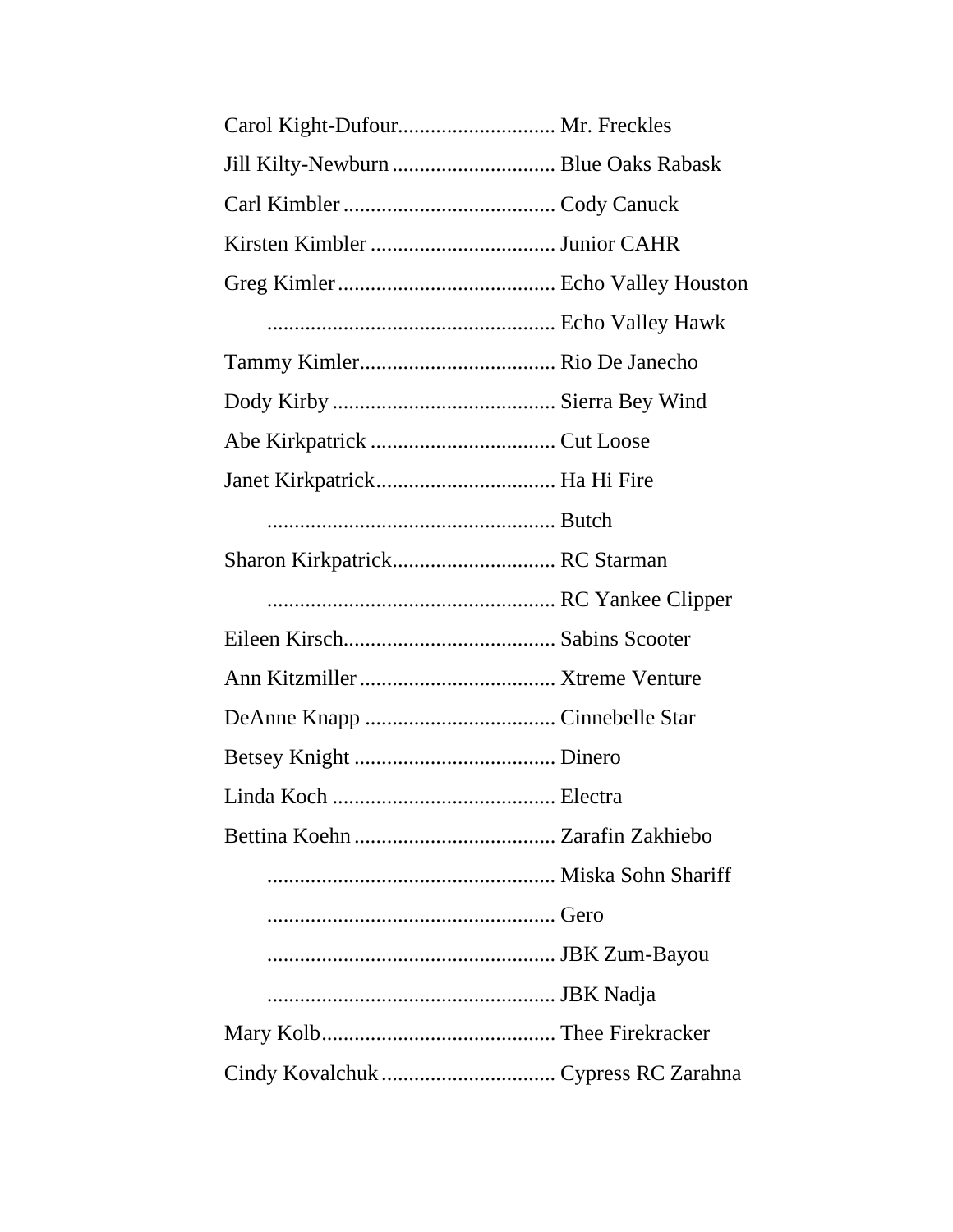| Mollie Krumwall-Smith Bach-Tobheem+/ |  |
|--------------------------------------|--|
|                                      |  |
|                                      |  |
|                                      |  |
|                                      |  |
|                                      |  |
|                                      |  |
|                                      |  |
|                                      |  |
|                                      |  |
|                                      |  |
|                                      |  |
|                                      |  |
|                                      |  |
|                                      |  |
|                                      |  |
|                                      |  |
|                                      |  |
|                                      |  |
|                                      |  |
|                                      |  |
|                                      |  |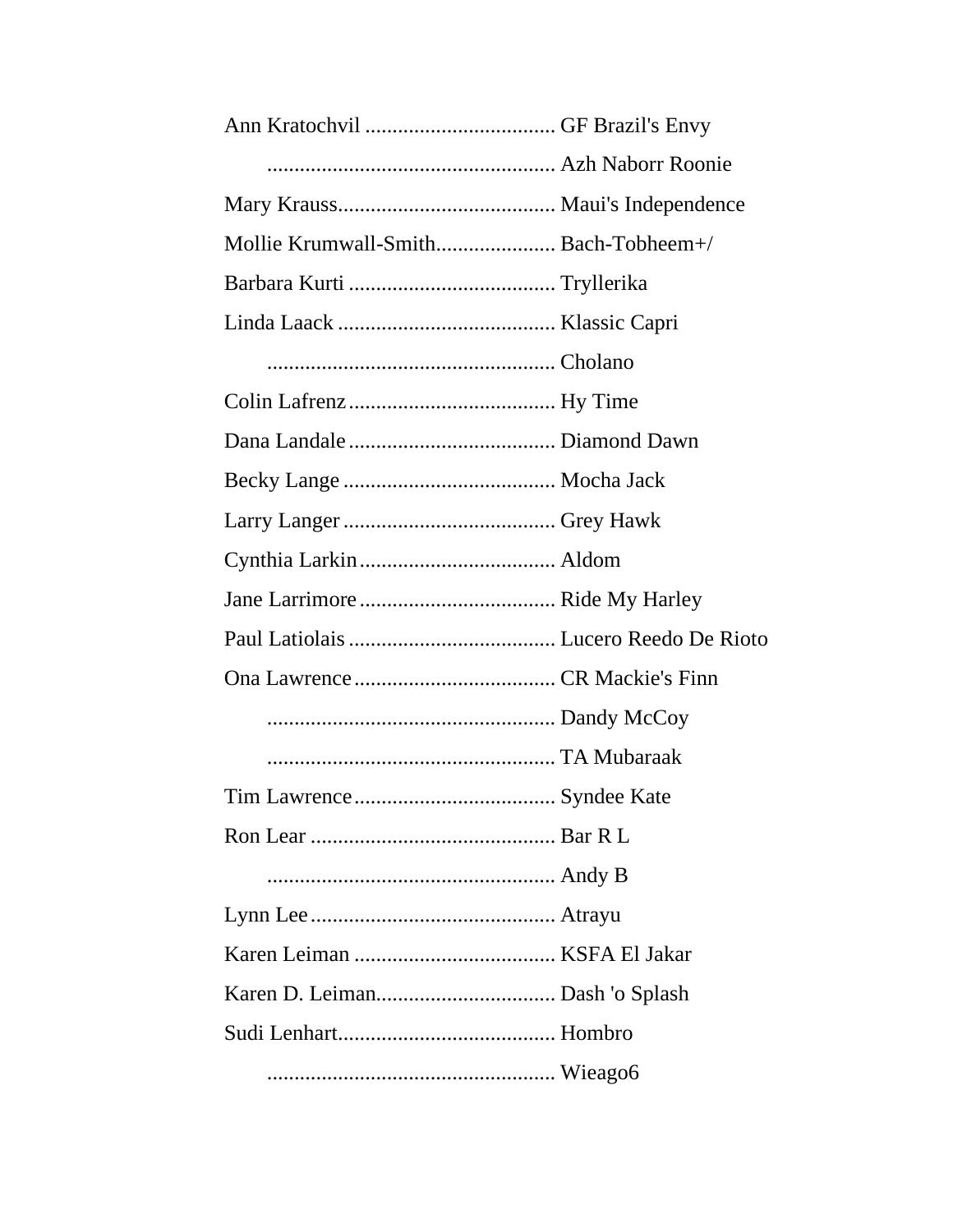| Joy Trevey Lowell Bezarel |  |
|---------------------------|--|
|                           |  |
|                           |  |
|                           |  |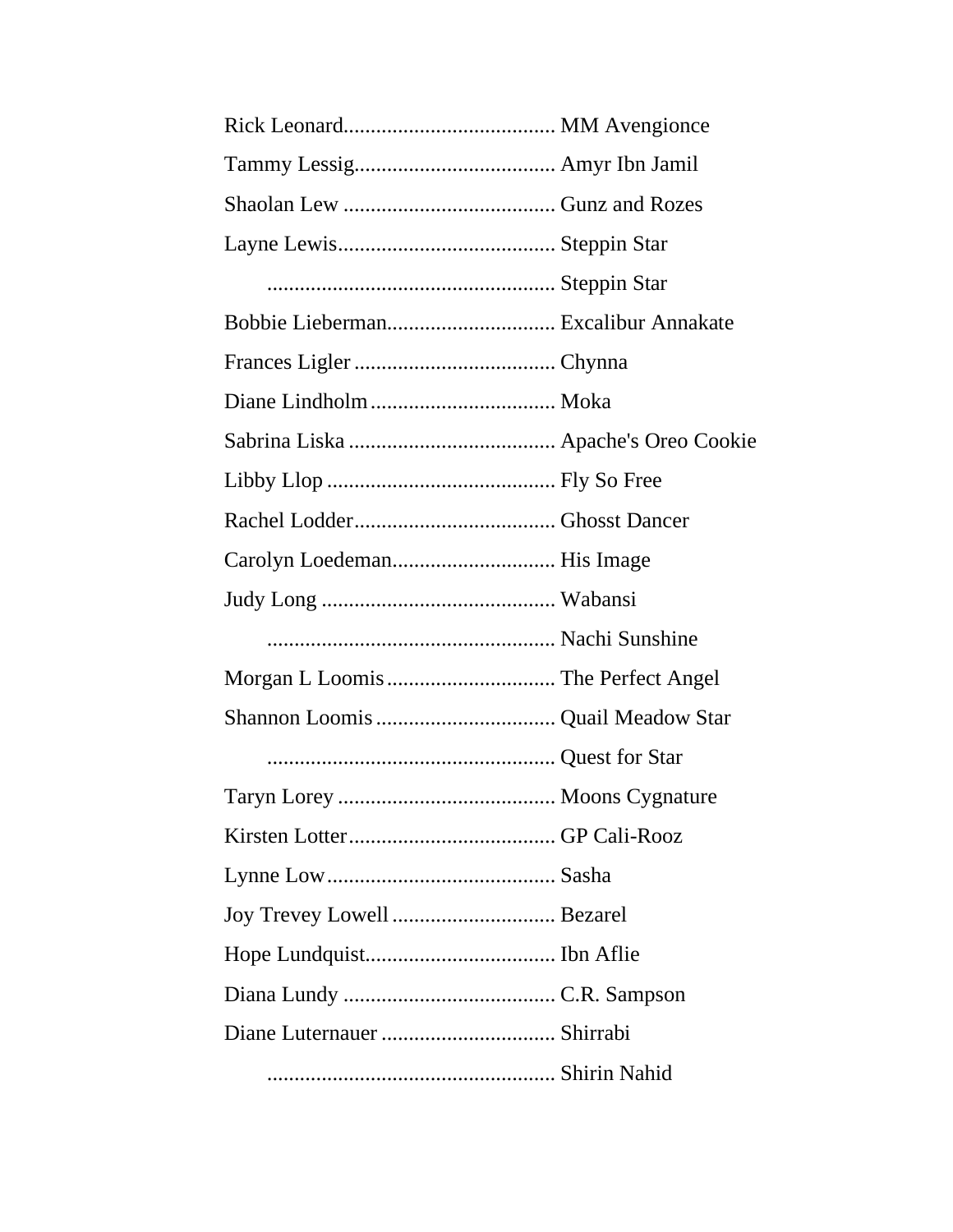| Shari MacFarlane Rebel Just Because |  |
|-------------------------------------|--|
|                                     |  |
|                                     |  |
|                                     |  |
|                                     |  |
|                                     |  |
|                                     |  |
|                                     |  |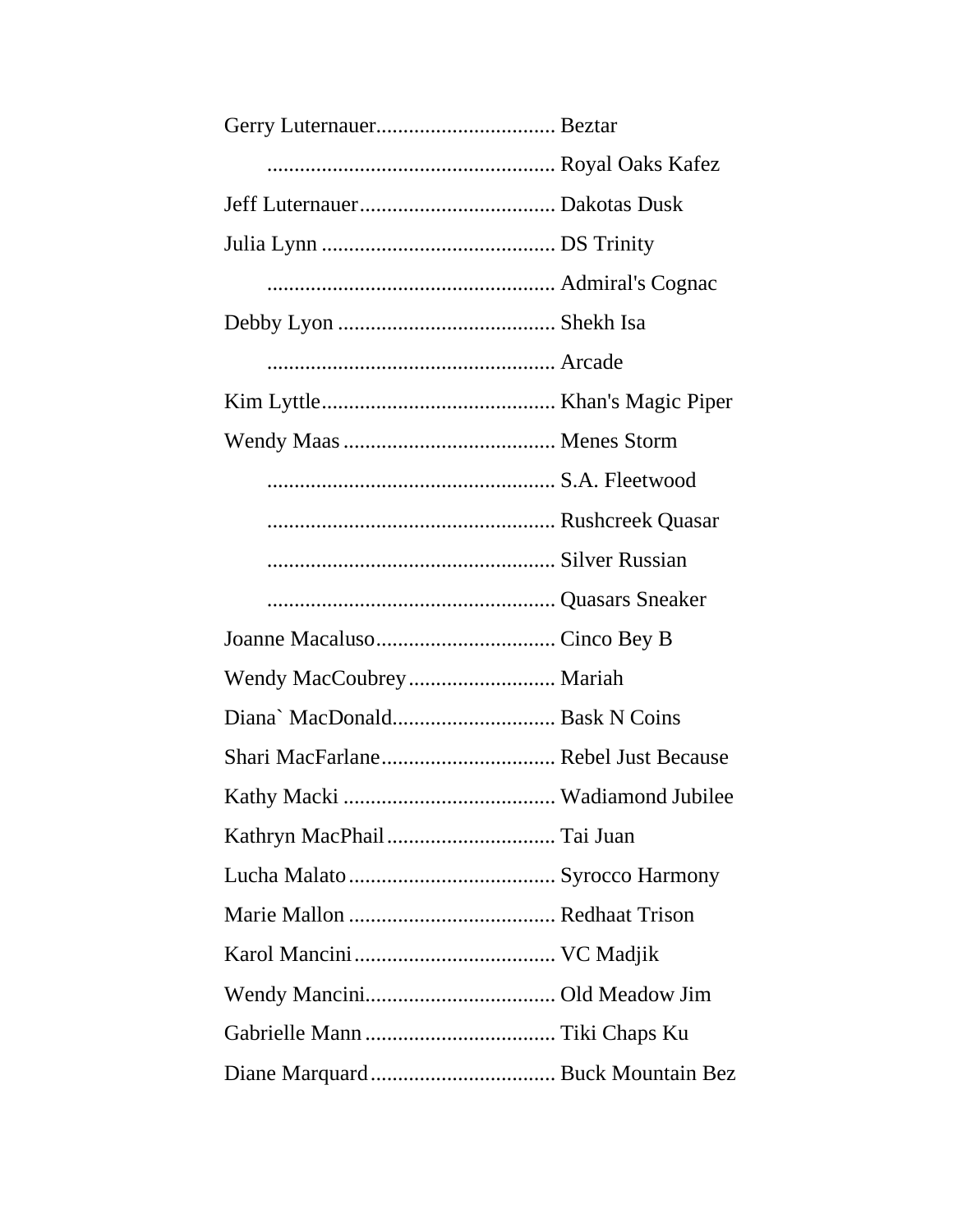| Meredith Mayeroff CS Khaliente   |  |
|----------------------------------|--|
| Stephanie Maynard  Armageddonn   |  |
|                                  |  |
|                                  |  |
|                                  |  |
|                                  |  |
|                                  |  |
|                                  |  |
|                                  |  |
|                                  |  |
|                                  |  |
|                                  |  |
| Deana McDonald  RH Bold as Brass |  |
|                                  |  |
|                                  |  |
|                                  |  |
|                                  |  |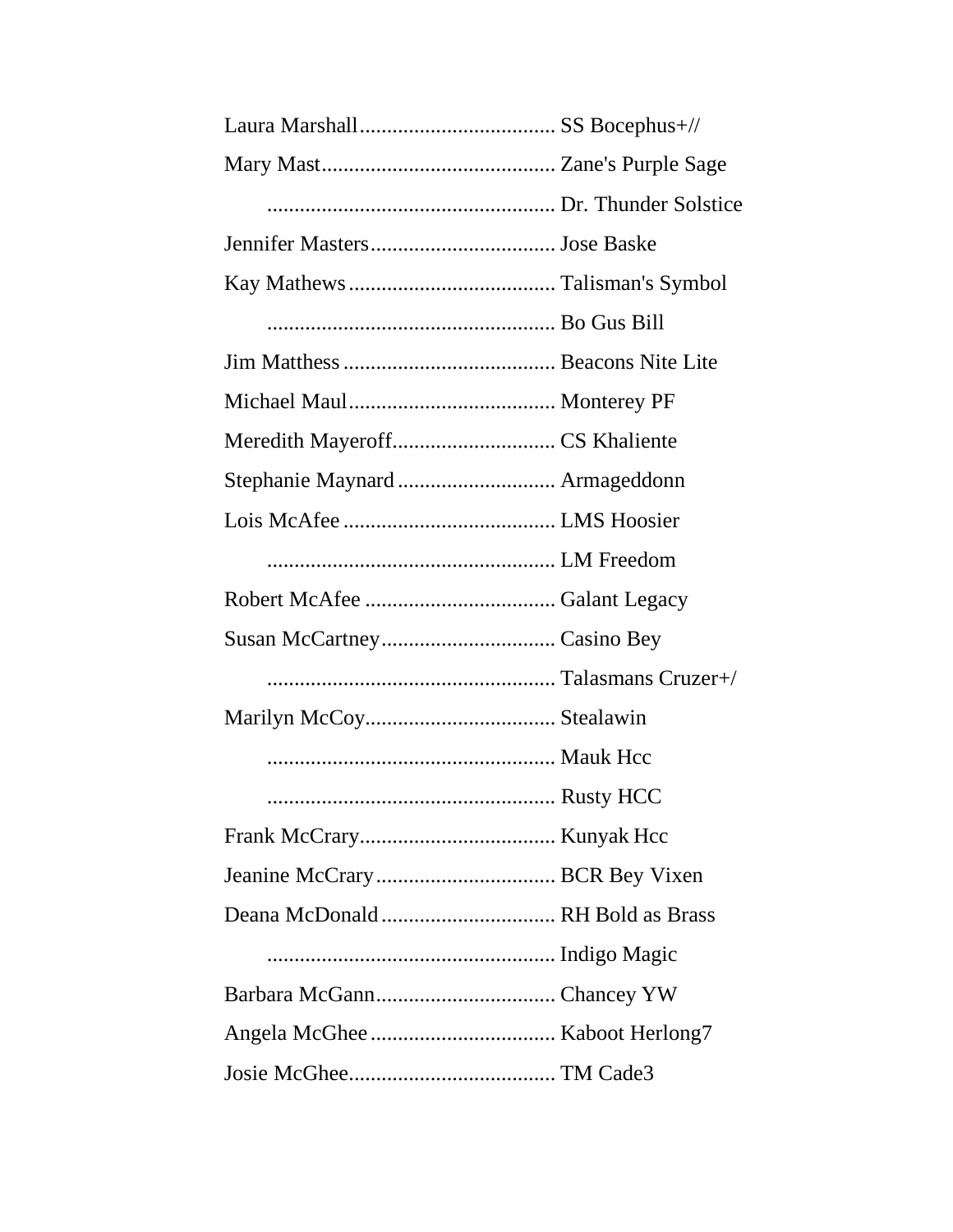| Marcia McGregor  Snoopy                |  |
|----------------------------------------|--|
|                                        |  |
|                                        |  |
| Katelin McLarney RHR Mountain Man      |  |
|                                        |  |
|                                        |  |
|                                        |  |
|                                        |  |
|                                        |  |
|                                        |  |
|                                        |  |
|                                        |  |
|                                        |  |
|                                        |  |
|                                        |  |
|                                        |  |
|                                        |  |
|                                        |  |
|                                        |  |
| Carrie Miracle-Jordan Royal Looks Ruby |  |
|                                        |  |
|                                        |  |
|                                        |  |
|                                        |  |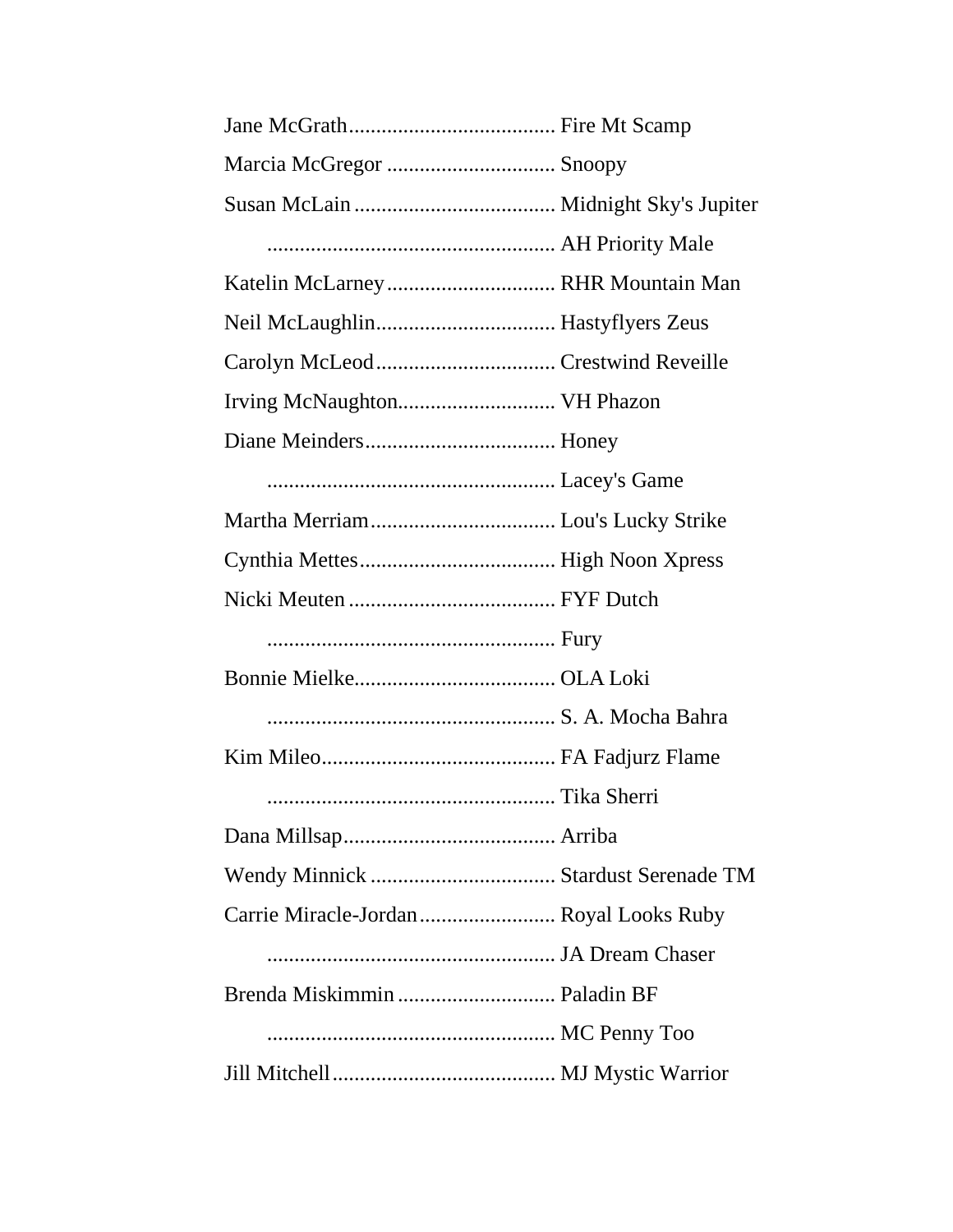| Susan Young Mock MK Khum Khaleb    |  |
|------------------------------------|--|
|                                    |  |
|                                    |  |
|                                    |  |
|                                    |  |
|                                    |  |
|                                    |  |
|                                    |  |
|                                    |  |
|                                    |  |
|                                    |  |
|                                    |  |
|                                    |  |
|                                    |  |
|                                    |  |
| Katrina Mosshammer Hungarian Perle |  |
|                                    |  |
|                                    |  |
|                                    |  |
|                                    |  |
|                                    |  |
|                                    |  |
|                                    |  |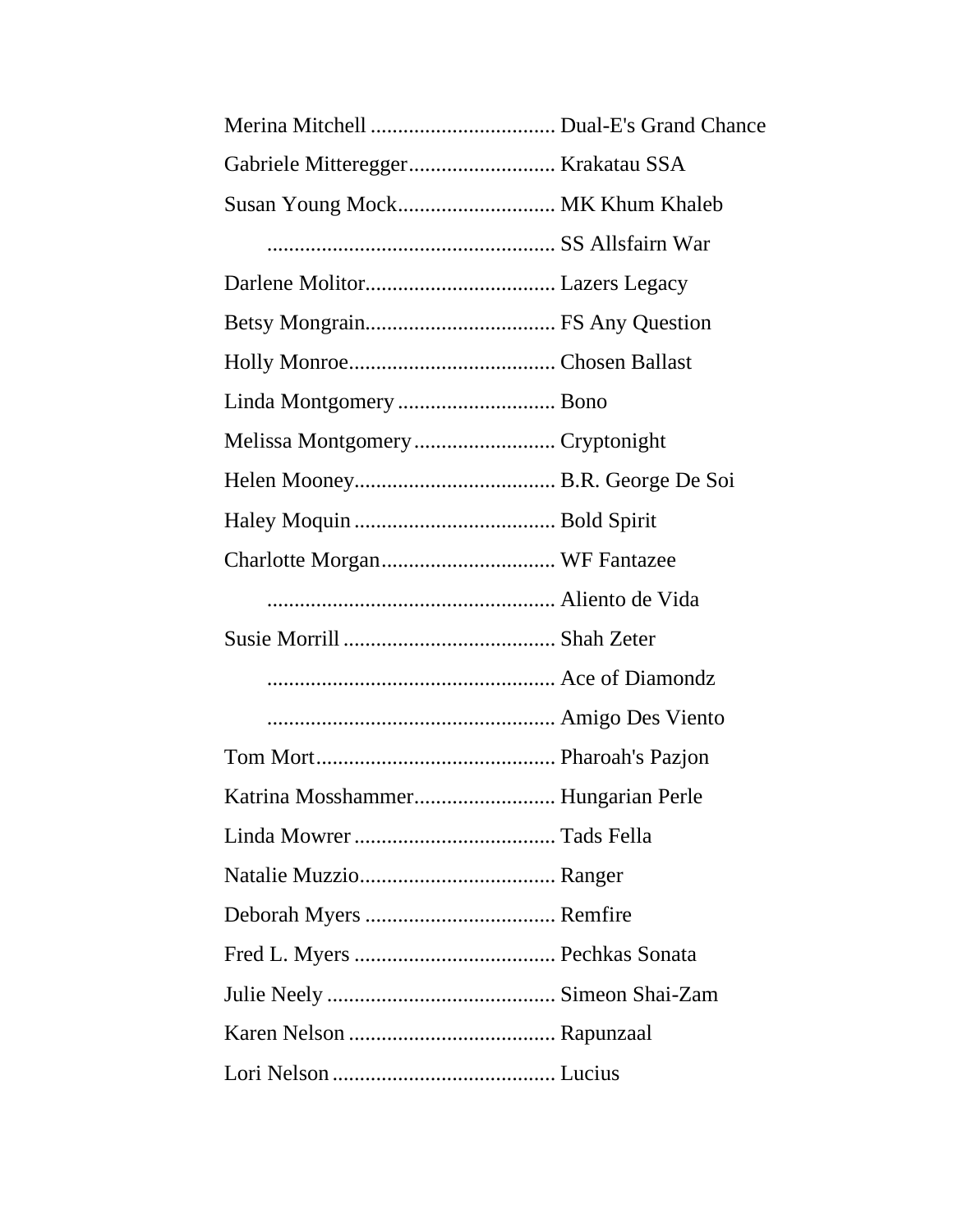| Stephanie Palmer-DuRoss  Ashquars Dream |  |
|-----------------------------------------|--|
|                                         |  |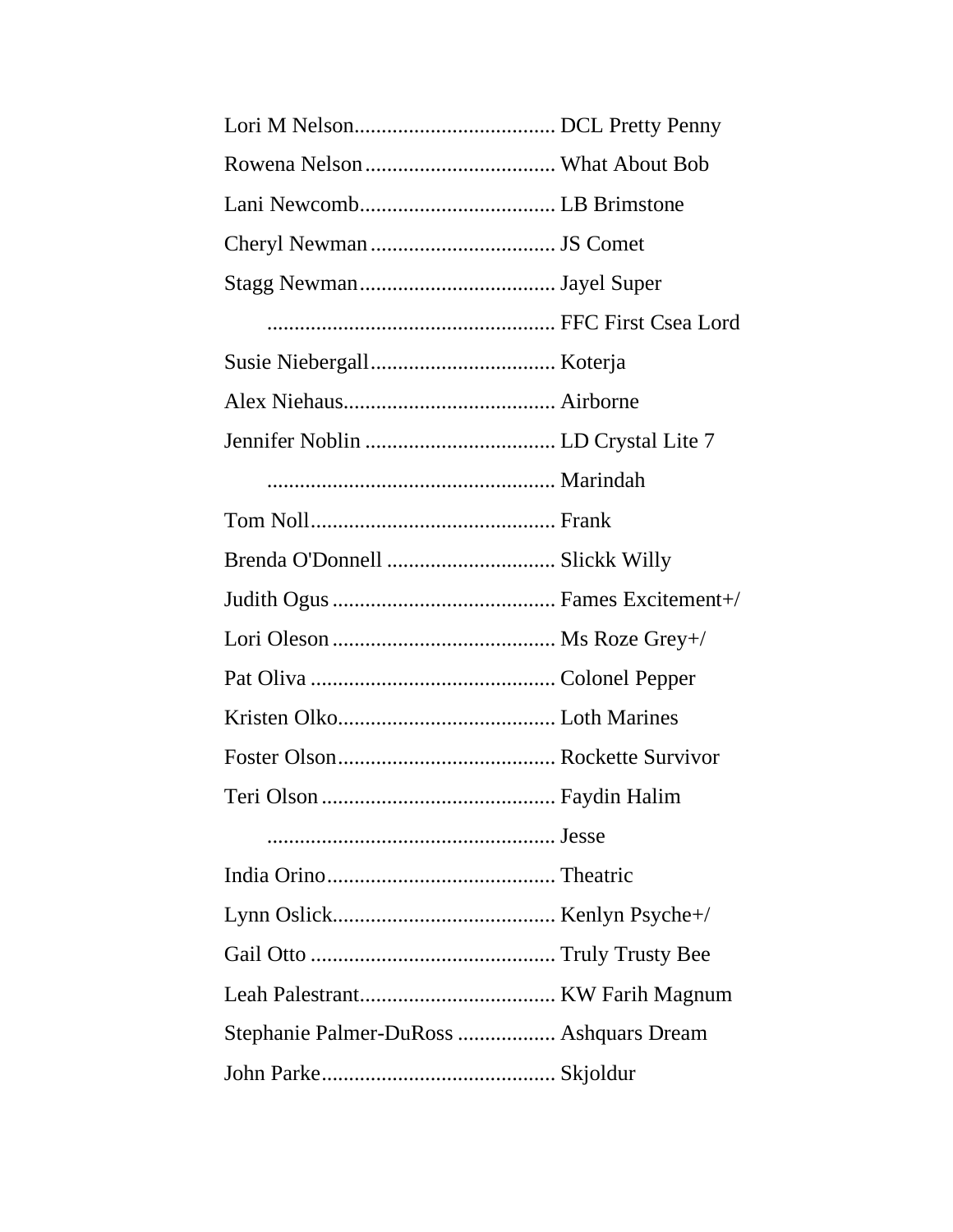| Jennifer Perryman Roaster            |  |
|--------------------------------------|--|
|                                      |  |
|                                      |  |
|                                      |  |
|                                      |  |
|                                      |  |
|                                      |  |
|                                      |  |
|                                      |  |
|                                      |  |
|                                      |  |
|                                      |  |
|                                      |  |
|                                      |  |
|                                      |  |
| Chrisropher Power WineGlass Debonair |  |
|                                      |  |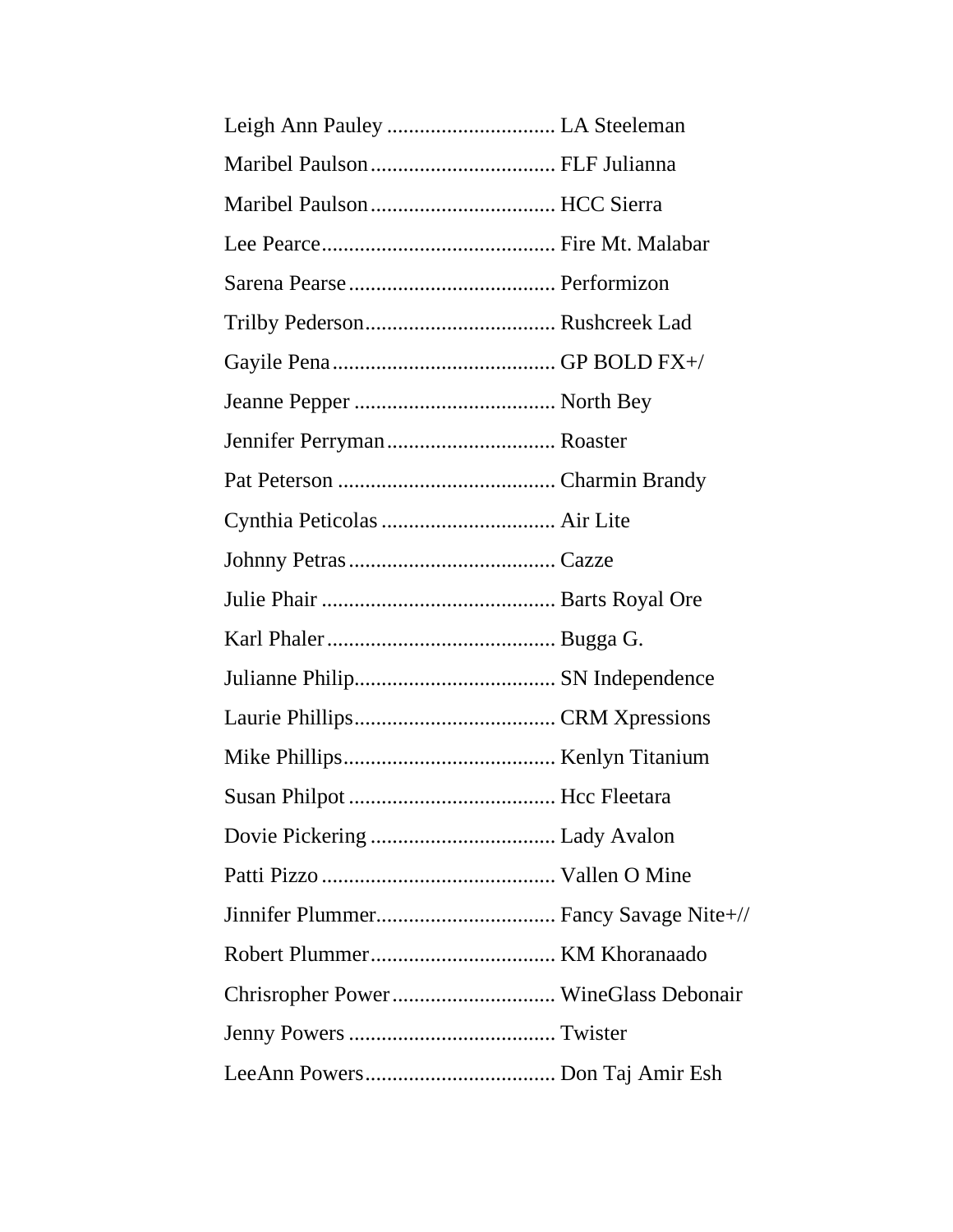| Sandy Prior / Barbara Fredy  CV Honey Tiki |  |
|--------------------------------------------|--|
|                                            |  |
|                                            |  |
|                                            |  |
|                                            |  |
|                                            |  |
|                                            |  |
|                                            |  |
|                                            |  |
|                                            |  |
|                                            |  |
|                                            |  |
|                                            |  |
|                                            |  |
|                                            |  |
|                                            |  |
|                                            |  |
|                                            |  |
|                                            |  |
|                                            |  |
|                                            |  |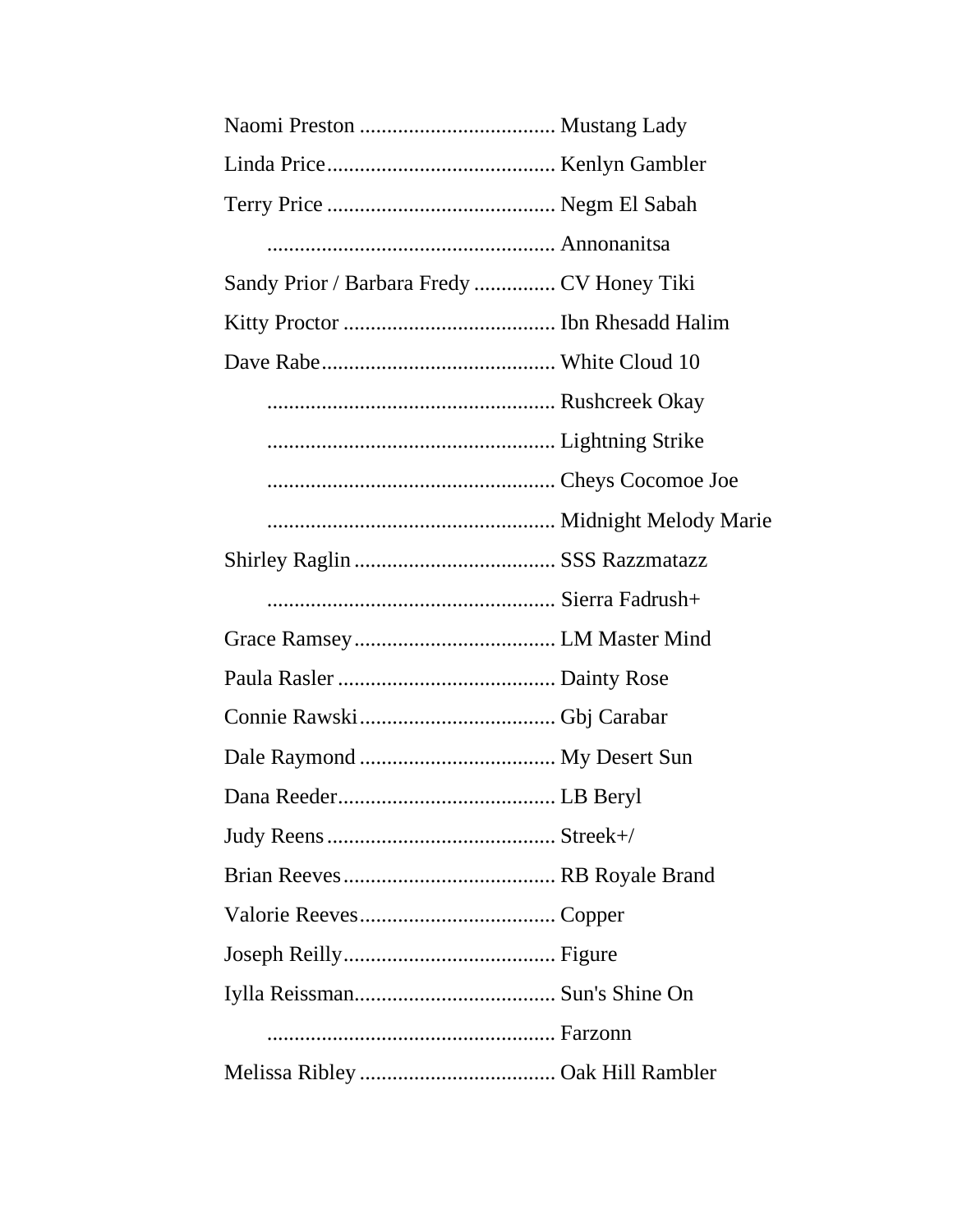| Jody Rogers-Buttram  Raf Darget |  |
|---------------------------------|--|
|                                 |  |
|                                 |  |
|                                 |  |
|                                 |  |
|                                 |  |
|                                 |  |
|                                 |  |
|                                 |  |
|                                 |  |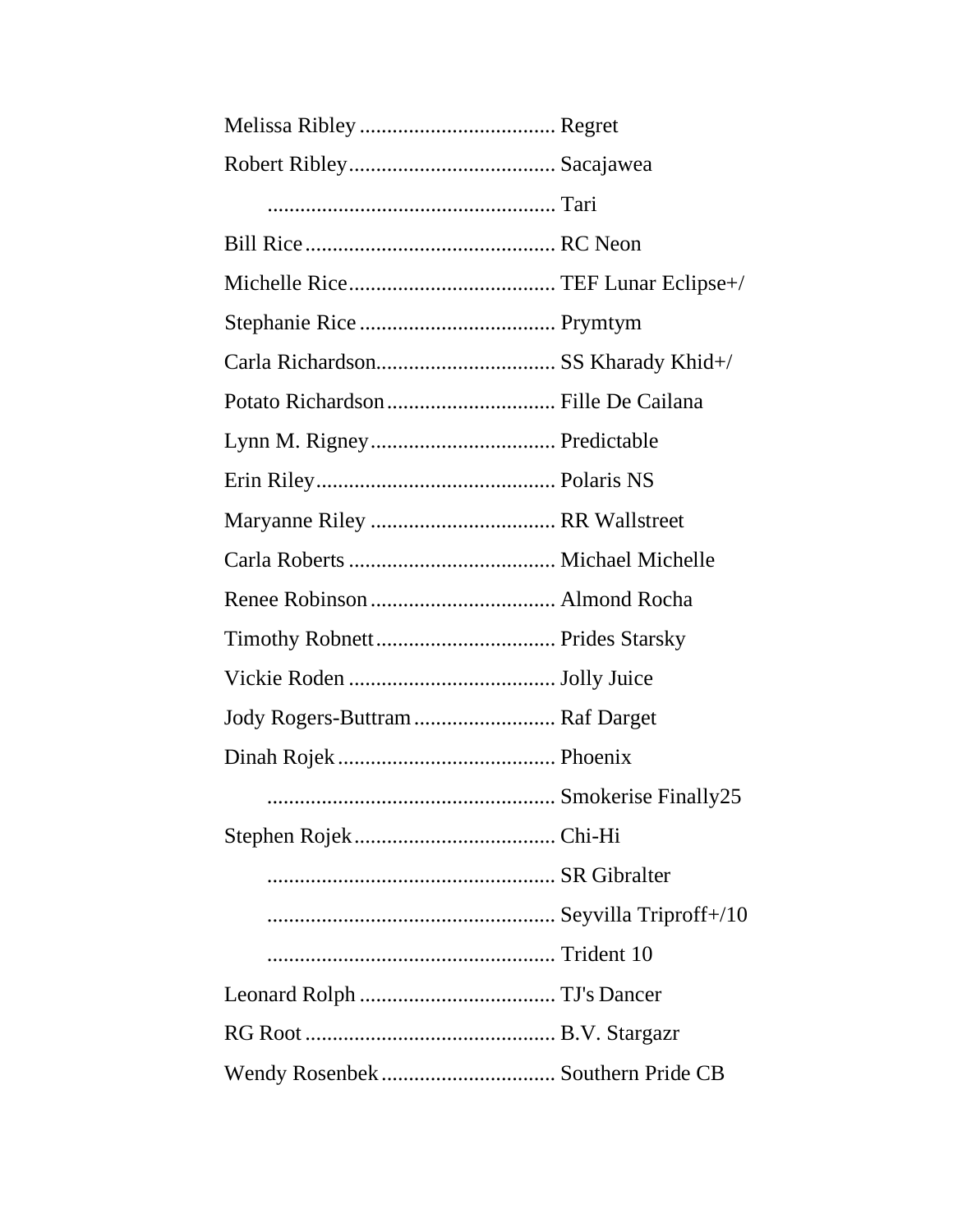| Michelle Roush Rowe PR Tallymark |  |
|----------------------------------|--|
|                                  |  |
|                                  |  |
|                                  |  |
|                                  |  |
|                                  |  |
|                                  |  |
|                                  |  |
|                                  |  |
|                                  |  |
|                                  |  |
|                                  |  |
|                                  |  |
|                                  |  |
|                                  |  |
|                                  |  |
|                                  |  |
|                                  |  |
|                                  |  |
|                                  |  |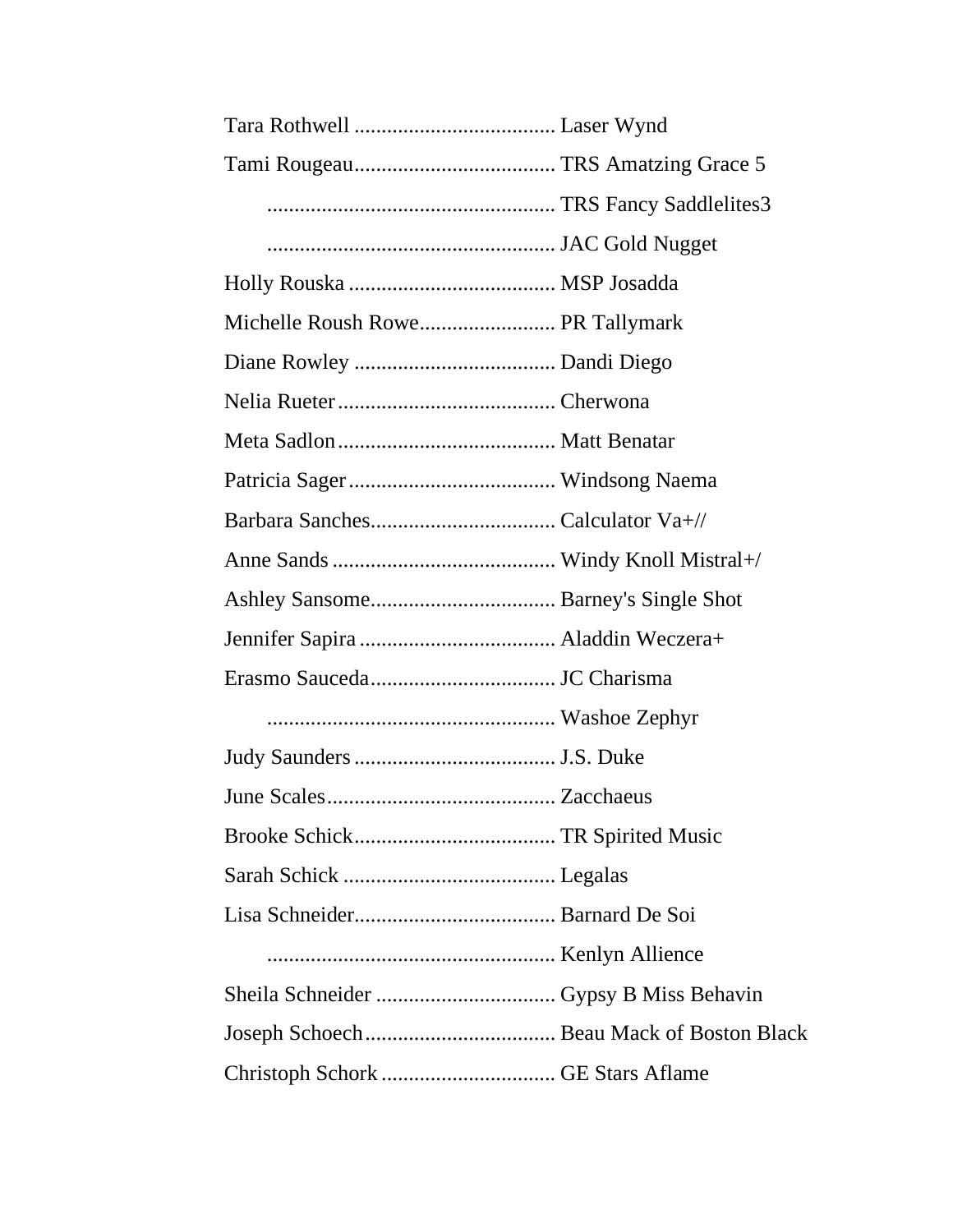| Khristin Seymore-Norsworthy HRZ CS Synba |  |
|------------------------------------------|--|
|                                          |  |
| Michael Shackelford Joe Harley           |  |
|                                          |  |
|                                          |  |
|                                          |  |
|                                          |  |
|                                          |  |
|                                          |  |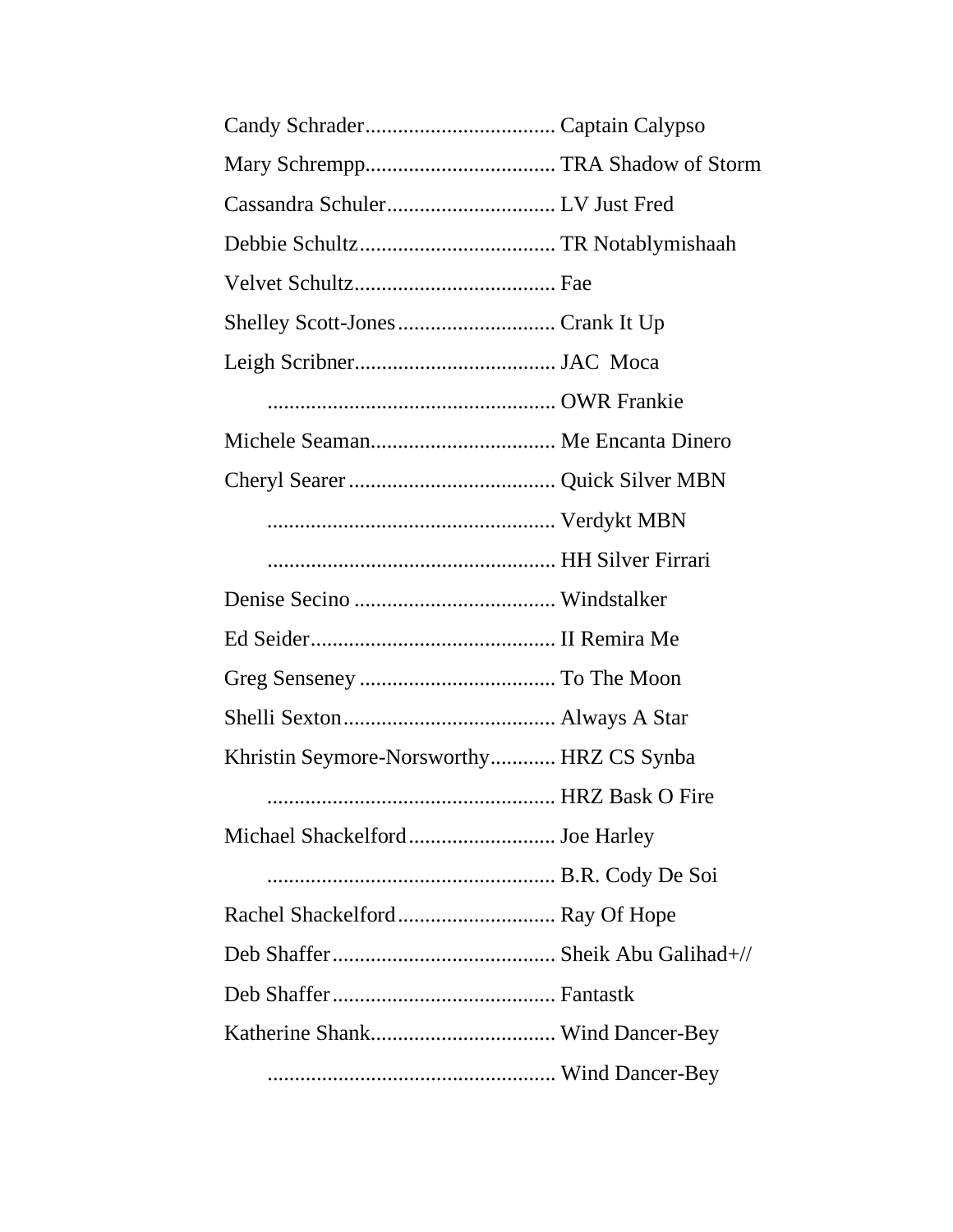| Savannah Sheppard Tsunami Storm          |  |
|------------------------------------------|--|
|                                          |  |
|                                          |  |
|                                          |  |
|                                          |  |
|                                          |  |
|                                          |  |
|                                          |  |
|                                          |  |
|                                          |  |
|                                          |  |
|                                          |  |
|                                          |  |
|                                          |  |
|                                          |  |
|                                          |  |
|                                          |  |
|                                          |  |
|                                          |  |
| C. Louise Smith-Egstrom  Nelm's Sundance |  |
|                                          |  |
|                                          |  |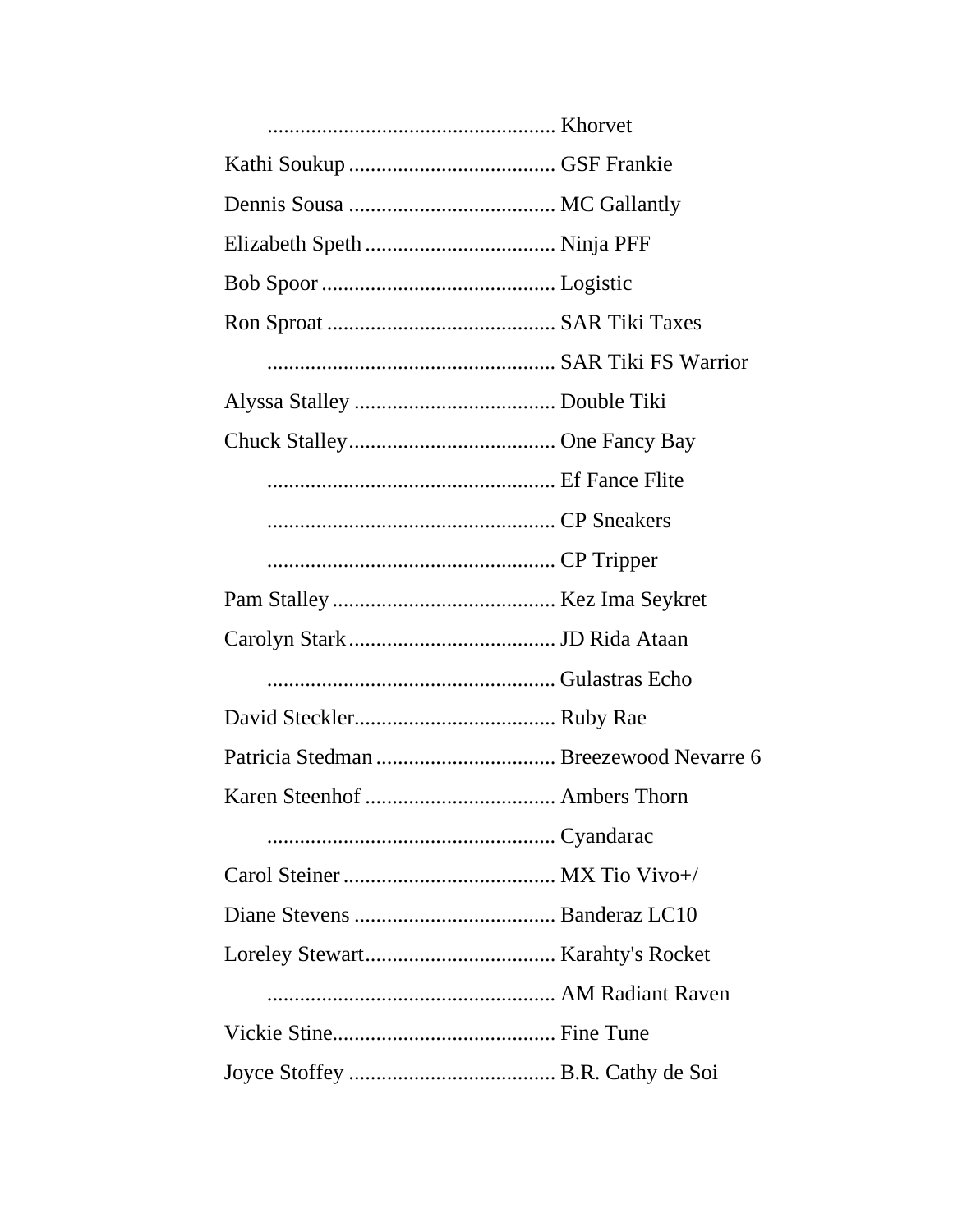| Mary Lynn Strockdale  August Sunn  |  |
|------------------------------------|--|
|                                    |  |
|                                    |  |
|                                    |  |
|                                    |  |
|                                    |  |
| Margaret Clare Summers Shaleileigh |  |
|                                    |  |
|                                    |  |
|                                    |  |
|                                    |  |
|                                    |  |
|                                    |  |
|                                    |  |
|                                    |  |
|                                    |  |
|                                    |  |
|                                    |  |
|                                    |  |
|                                    |  |
|                                    |  |
|                                    |  |
|                                    |  |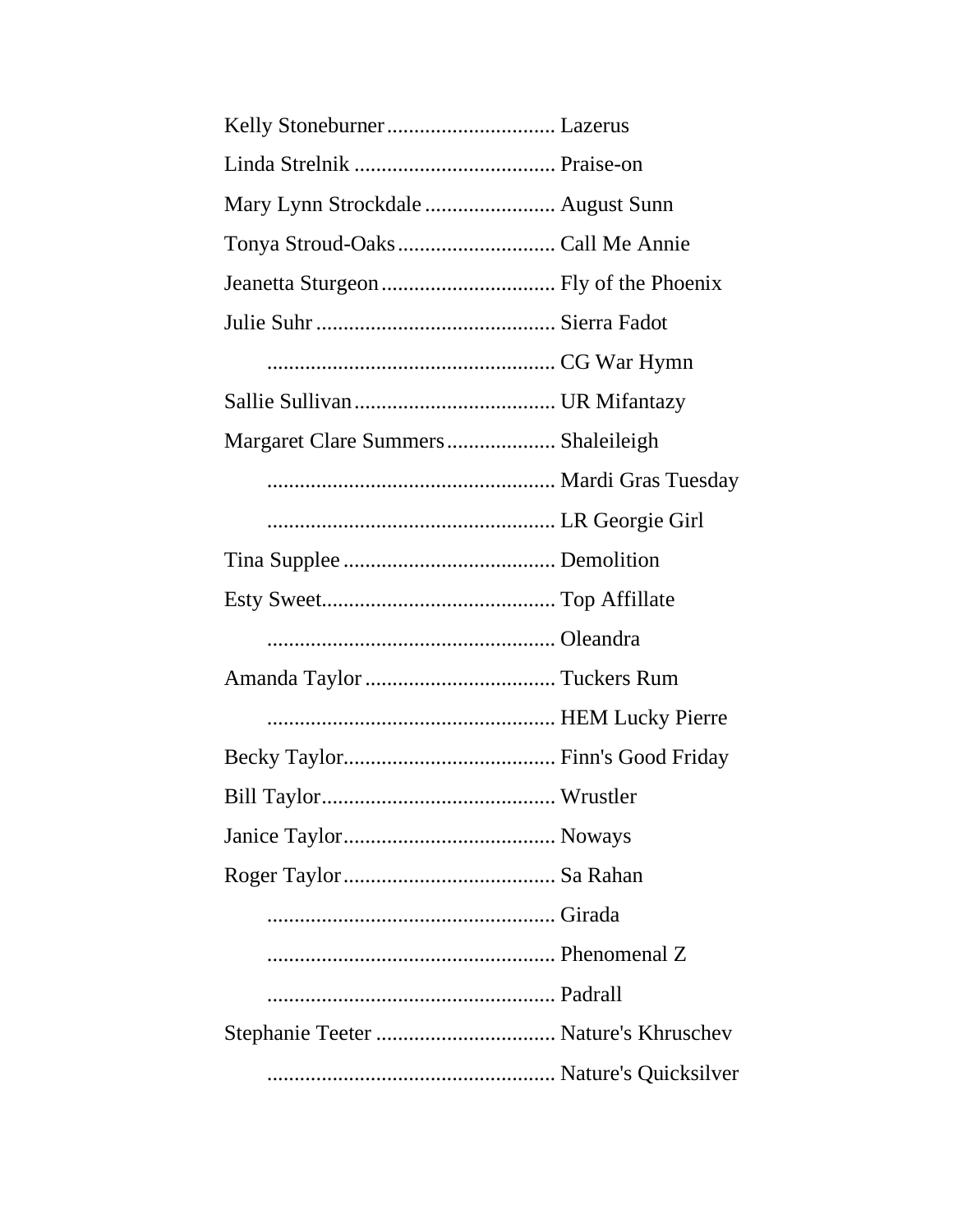| Lorena (Tykey) Truett  TLA Monkey Bzness        |
|-------------------------------------------------|
|                                                 |
|                                                 |
| Patrick F. Trumbull Moore's Most Excellent Dude |
|                                                 |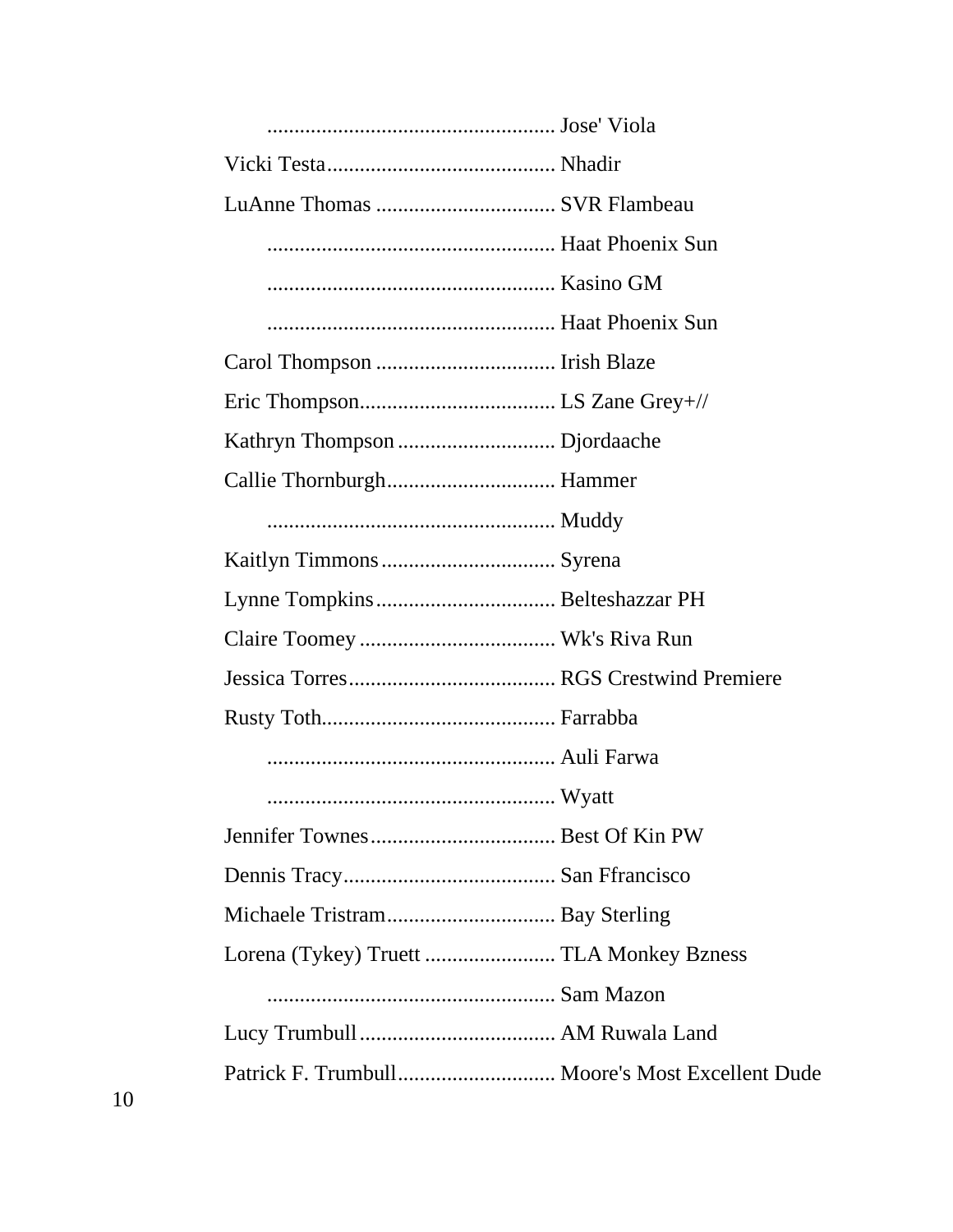| Nancy Oglo Upham  Sweet Georganna   |  |
|-------------------------------------|--|
|                                     |  |
|                                     |  |
|                                     |  |
|                                     |  |
|                                     |  |
|                                     |  |
|                                     |  |
|                                     |  |
|                                     |  |
| Hilary Van Tatenhove Rushcreek Karl |  |
| Doug Vander Woude  Lu-Nor Nykawin   |  |
|                                     |  |
| Gloria Vanderford Alosha            |  |
|                                     |  |
|                                     |  |
|                                     |  |
| Teresa VanHove  HB Grey Moun        |  |
|                                     |  |
|                                     |  |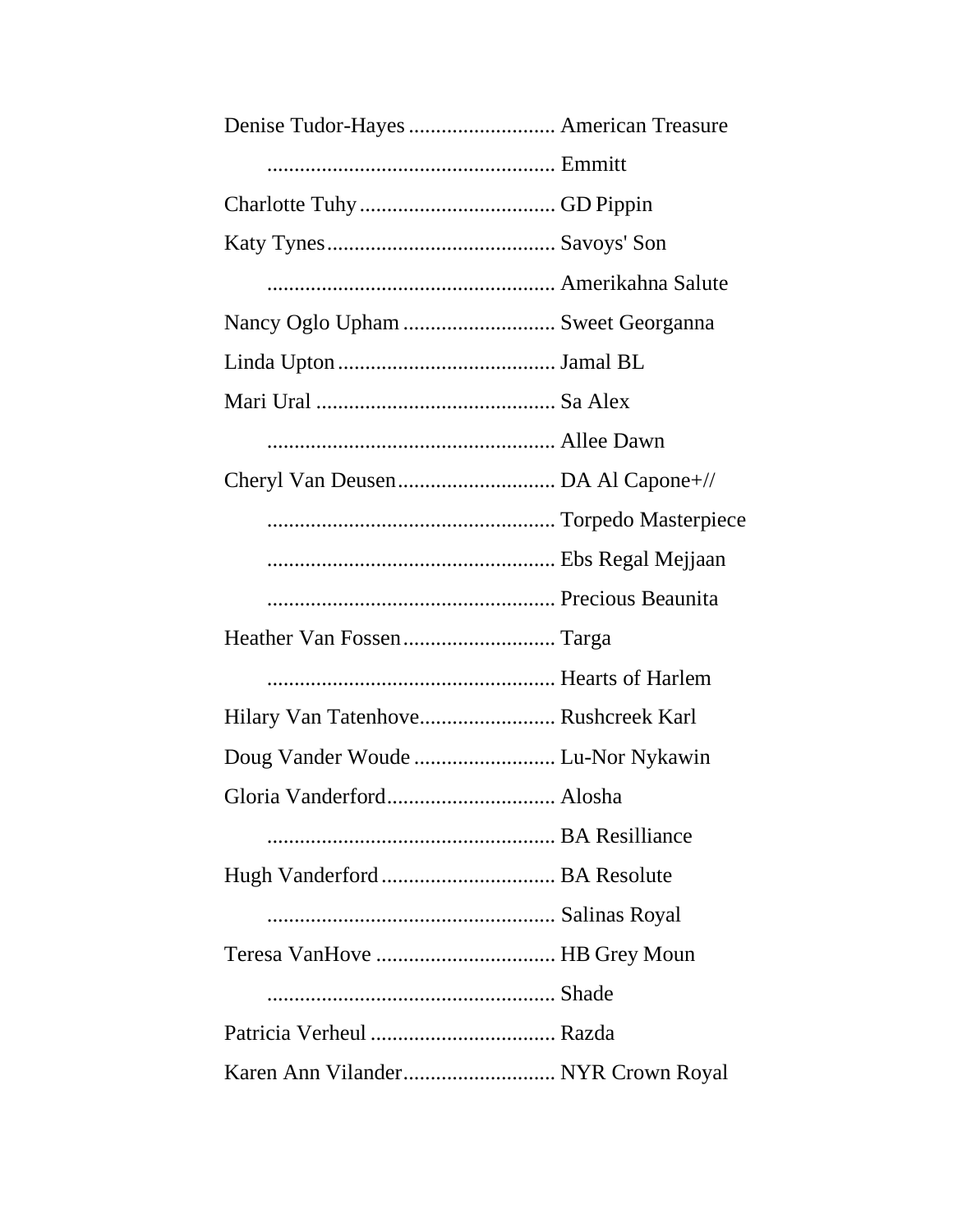| Amy Wallace-Whelan Mentor AA |  |
|------------------------------|--|
|                              |  |
|                              |  |
|                              |  |
|                              |  |